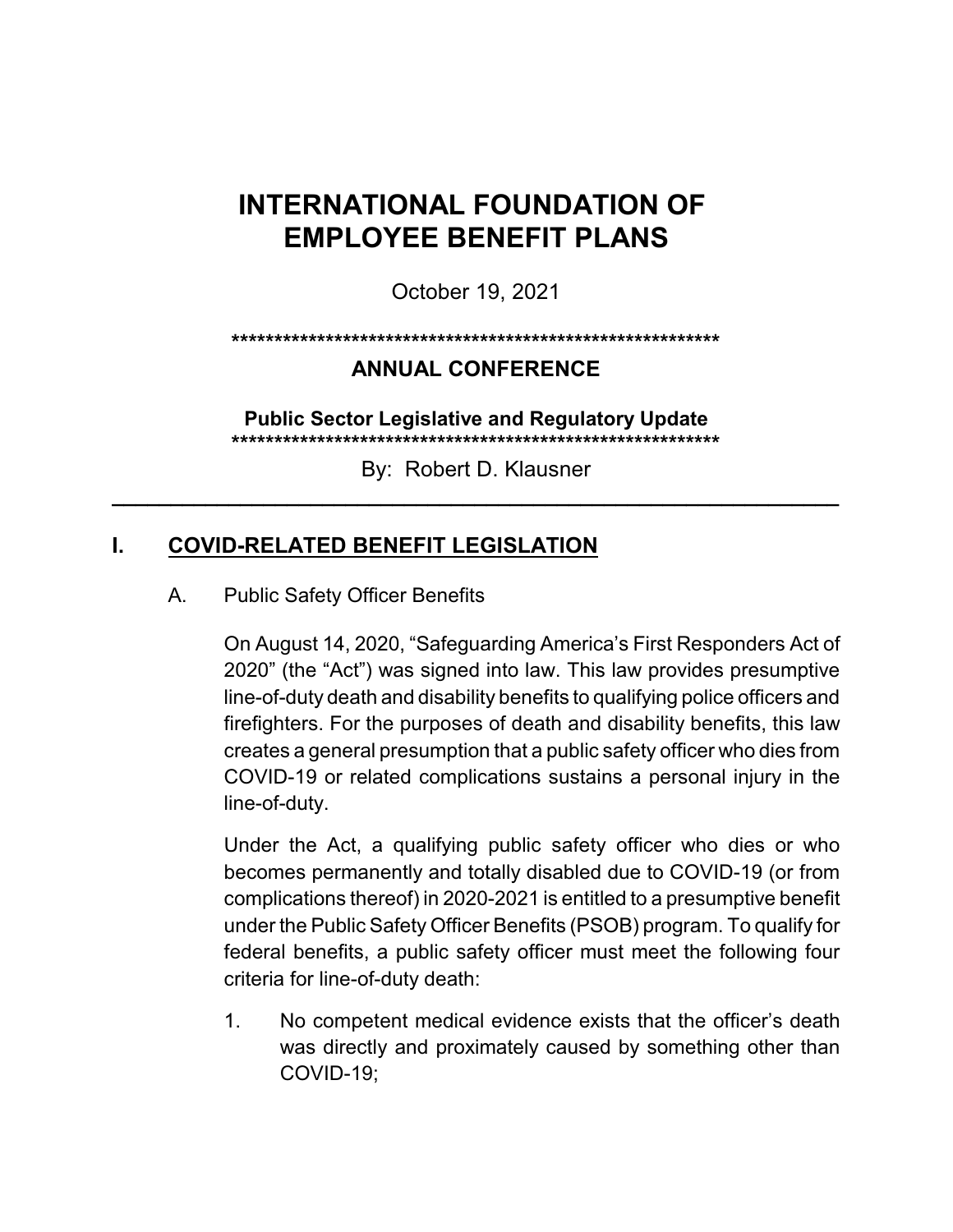- 2. The public safety officer was engaged in a line-of-duty action or activity between January 1, 2020, and December 31, 2021;
- 3. The public safety officer received a diagnosis of COVID-19 (or evidence indicates that the officer had COVID-19) during the 45 day period beginning on his or her last day of duty; and
- 4. Evidence indicates that the public safety officer had COVID-19 (or complications therefrom) at the time of his or her death.

There is also a presumption for eligibility for line-of-duty disability related to COVID-19 or complications from COVID 19. To qualify for federal benefits, a public safety officer must meet the following two criteria for line-of-duty disability:

- 1. The public safety officer was engaged in a line-of-duty action or activity between January 1, 2020, and December 31, 2021; and
- 2. The public safety officer received a diagnosis of COVID-19 (or evidence indicates that the officer had COVID-19) during the 45 day period beginning on his or her last day of duty
- B. Other State Actions

The Occupational Health and Safety Administration (OSHA) has published guidance for determining job relatedness. Title 29, Section 1904.5, Code of Federal Regulations (29 CFR § 1904.5).

- C. The Attorney General of Louisiana has opined that COVID-19 deaths may be treated as duty related but it will be a matter for the Board of Trustees of the retirement system to decide. AGO 20-0101(La. A.G. 9/30/20)
- D. Virginia treats a COVID-19 death as presumptively job related from July 1, 2020 to December 31, 2021. Va. St. § 65.2-402.1
- E. Indiana created a presumption in 2021 but the employee must provide an affidavit that he or she has not, outside of the scope of employment,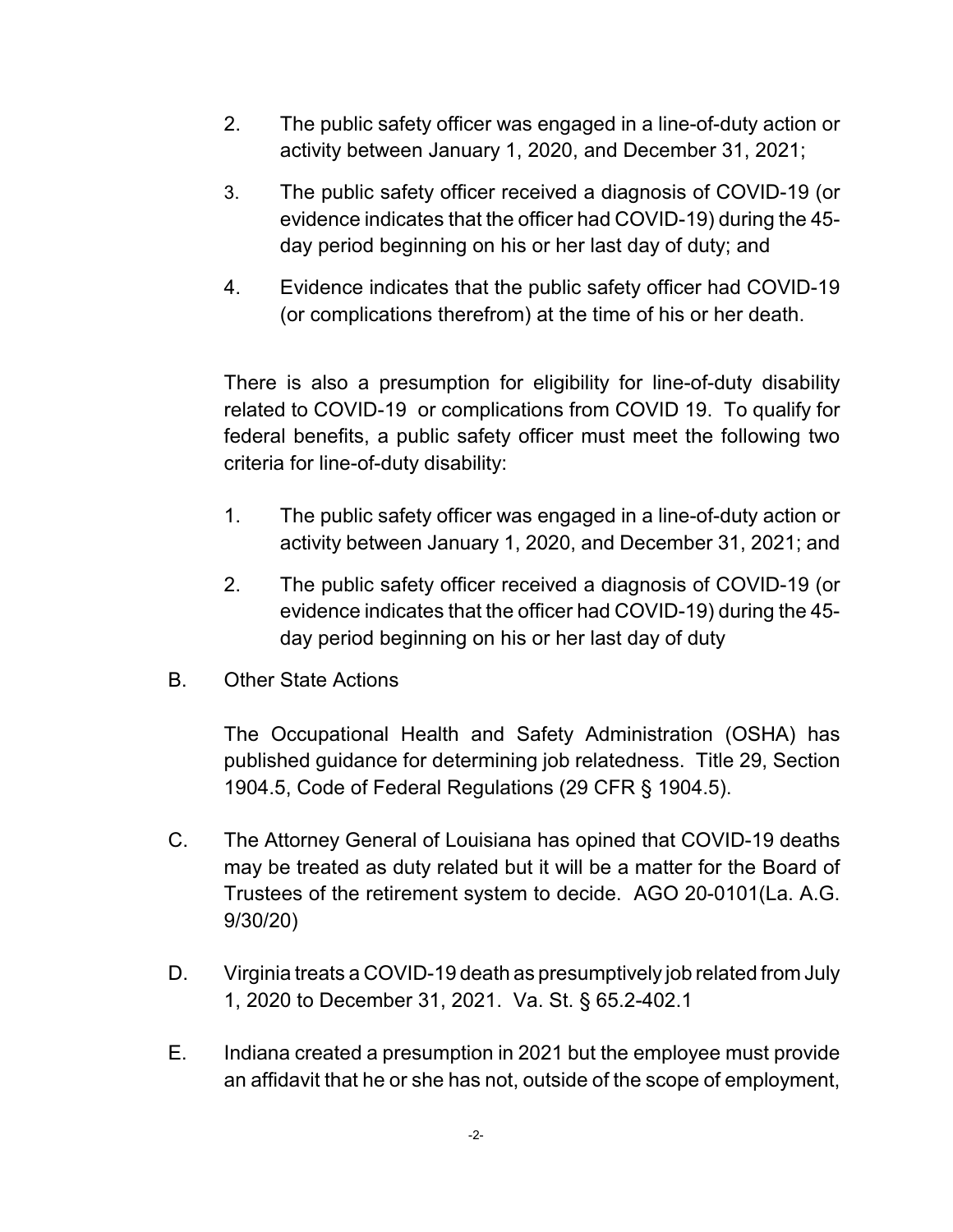been exposed to another individual with any variant of the disease. IN. ST. 5-10-13-5. The presumption is rebuttable by contrary evidence.

- F. Arkansas had a presumption through March 31, 2021 by executive order.
- G. Washington State Supreme Court held that it did not have authority to order the Governor to reduce prison population to diminish COVID threat to corrections officers. *Colvin v. Inslee*, 195 Wash.2d 879 (2020).
- H. Is the decision to mandate vaccines a mandatory subject of collective bargaining? The Florida Public Employees Relations Commission declined to issue a declaratory statement on mandatory flu vaccines in the 2016 decision *In re Petition for Declaratory Statement of the Miami-Dade Public Health Trust*, 43 FPER 32 (Fla. PERC 2016). The Commission decided that the employer was looking to have past conduct declared lawful, a matter which PERC said should be resolved through the unfair labor practice process. The Florida Supreme Court has long held that mandatory drug testing is subject to collective bargaining for random tests but not for tests in time-sensitive circumstances. *FOP v. City of Miami*, 609 So.2d 31 (Fla. 1992). Depending on the management rights clause of a particular collective bargaining agreement, the right of management to make reasonable safety rules may be seen as a waiver. Even if the right to order vaccines is reserved to management, impact bargaining may still be required. In recent weeks the Florida Public Employees Relations Commission has issued a notice of sufficiency is a failure to bargain charge concerning mandatory vaccination mandates.
- I. A federal court in California ordered mandatory vaccinations for corrections personnel. Court held that bargaining the impact of the mandatory order was ongoing and should not prevent implementation. *Plata v. Newsom*, 2021 WL 4448953 (N.D. Cal. 9/27/2021)
- J. Uneven guidance is found in private sector jurisprudence. A Washington state hospital challenged an arbitration award finding the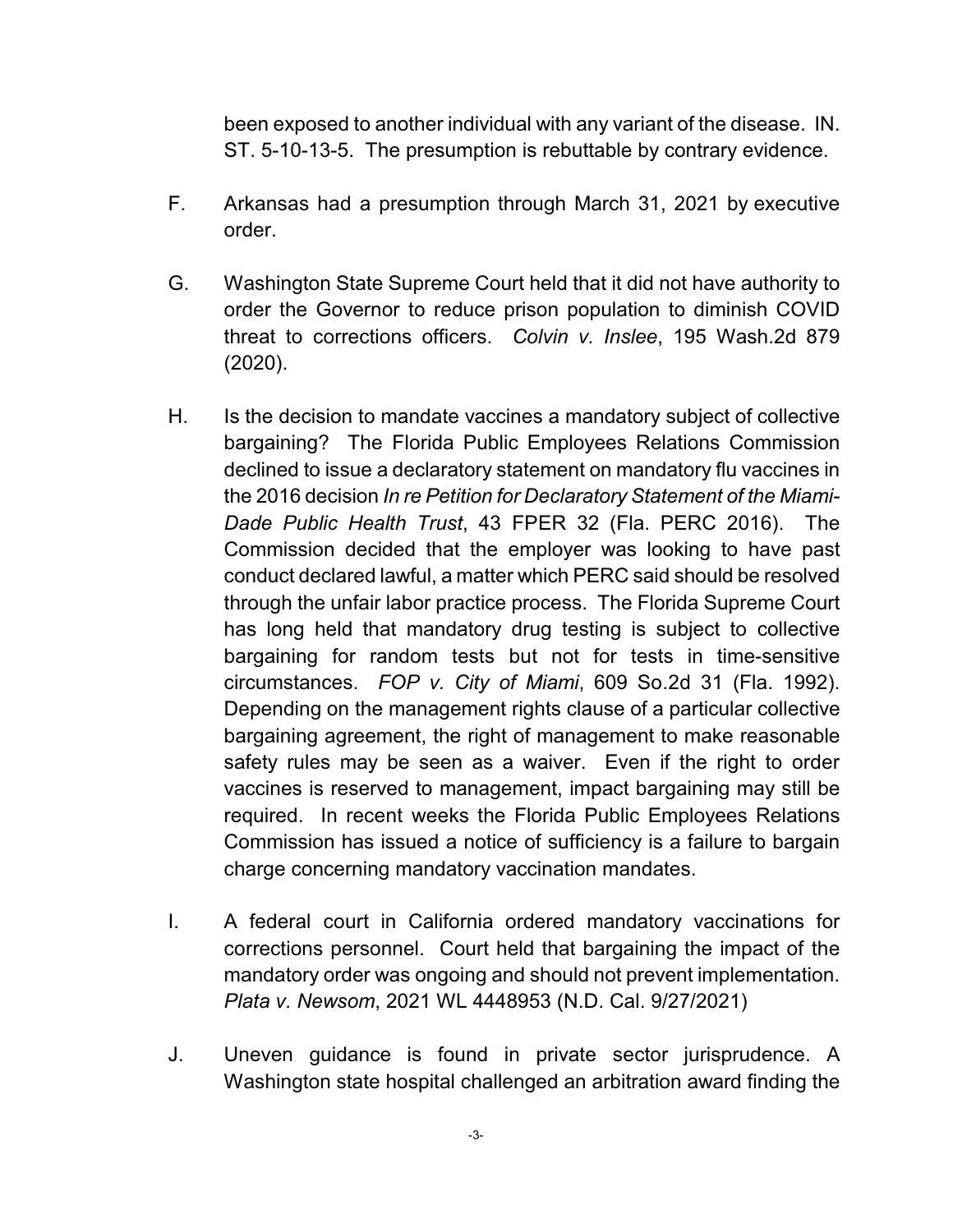employer lacked the ability to mandate flu shots. *Virginia Mason Hospital v. Washington State Nurses Ass'n,* 511 F.3d 908 (9<sup>th</sup> Cir. 2007); An injunction would not be granted to prohibit mandatory flu vaccination pending arbitration of issue, *United Steel Workers v. Essentia Health,* 280 F.Supp.3d 1161 (D. Minn. 2017); No Title VII violation for mandatory flu vaccine policy, *Robinson v. Children's Hospital Boston*, 2016 WL 1337255 (D.Mass 2016)

# **II. CONSTITUTIONAL ISSUES**

### **A. Maryland Court of Appeals Upholds Reduction of Active Member Benefits But Affirms Judgment in Favor of Retirees**

Ending 11 years of bitter litigation, the highest court in Maryland, the Court of Appeals, issued an 84-page decision in August upholding a trial court decision from Baltimore City concerning reductions made to both active member and retiree benefits in 2010.

In the Baltimore City Police and Fire Pension Plan, vesting occurs at the same time as a member becomes eligible for normal retirement - 20 years of service. This means that if a member leaves service before the completion of 20 years, all the member will receive is a return of employee contributions. Faced with a claimed fiscal emergency in 2010, the City changed normal retirement for police officers and firefighters from 20 to 25 years for anyone who had not completed 15 years of service as of the effective date of the law change. It also doubled employee contributions and changed the calculation of final average salary from the highest 18 months to the highest 36 months.

As to retirees, the City eliminated a gain-sharing cost-of-living adjustment (COLA) and substituted a fixed rate COLA of 1% beginning at age 60 and rising to 2% at age 65. The City does not participate in Social Security for public safety personnel. The gain-sharing benefit which was abolished provided an average of 2% per year beginning one year after retirement. The average Baltimore retiree, under the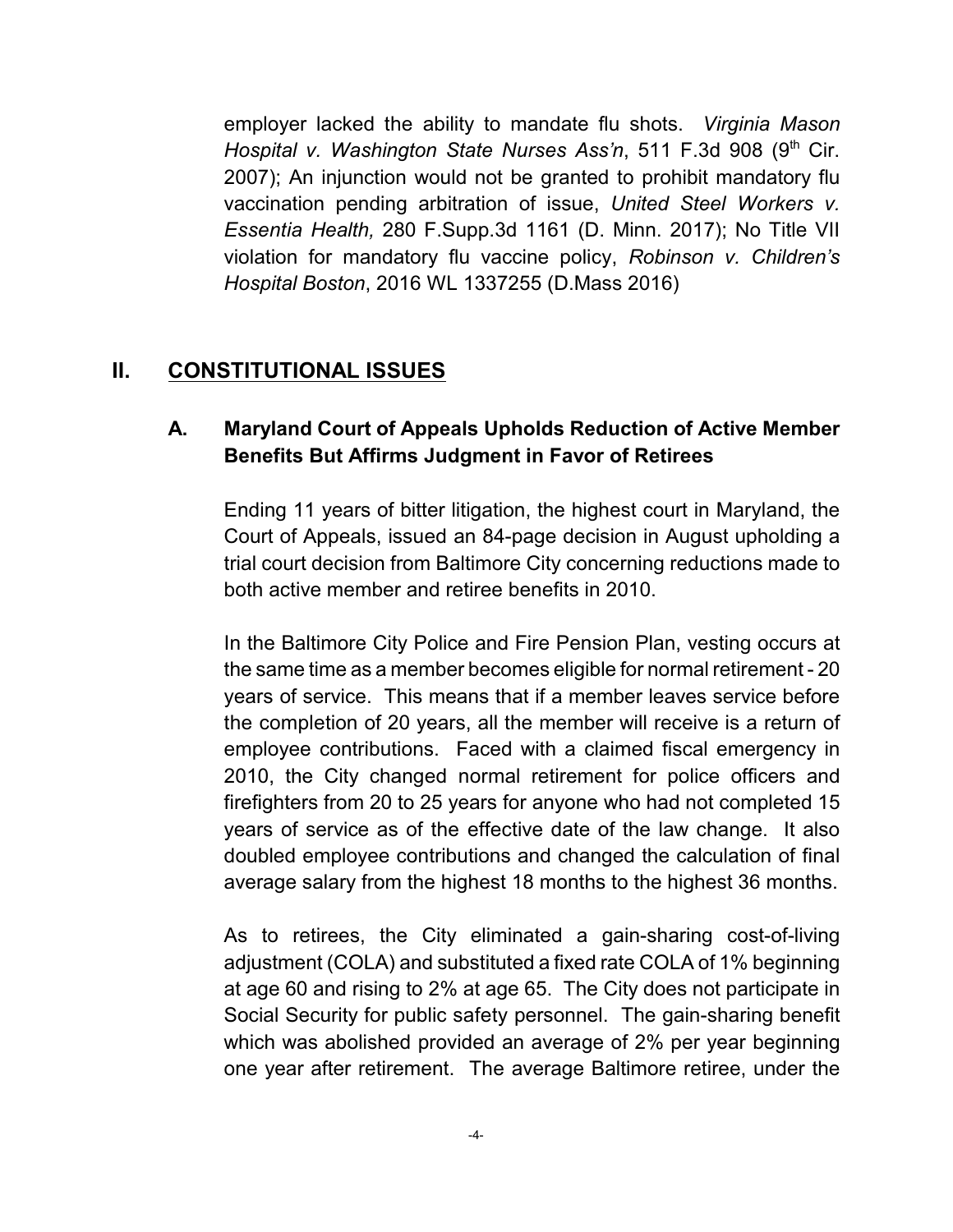new formula, would go approximately 10 years with no cost-of-living adjustment. Disability retirees would go even longer.

In the Baltimore City Ordinance Code, there was a provision that stated that the pension was a contract which could not be diminished or impaired after a member began employment. Despite that, the City made the benefit reductions claiming a "reserved power" to modify the plan which was incorporated in the pension contract. The members and the employee unions filed suit in federal court. The trial court refused the member claim but found that retiree (including members eligible to retire) rights had been violated. The City and the unions appealed to the federal appeals court which determined there was a state court remedy and said it would not decide the federal claims when the state court was available. Proceedings then commenced in the state court and resulted in a ruling that the active members had no protected contract rights but that the retiree rights had been breached in the amount of \$35M. On appeal, the Maryland Court of Appeals affirmed the trial court.

The long-term consequences are unknown. The City has tendered the judgment and it will shortly be distributed to retirees. The unanswered question is whether in the next fiscal crisis, will the City again reduce active member benefits?

### *Cherry v. Mayor and City Council***, 2021 WL 3611768 (Md. August 16, 2021)**

### **B**. **Federal Appeals Court Grants Some Relief But Not Enough to Save the U.S. Virgin Islands Fund**

The Government Employees Retirement System of the U.S. Virgin Islands (GERS) has provided retirement benefits to territorial officers and employees since the late 1950s. Almost since its inception, the Government (GVI) has failed to properly fund the system. In 1981, the Board of Trustees sued the GVI in federal court and they entered into a consent decree to provide for timely contributions. When the GVI failed to keep up with payments, a second action was brought and an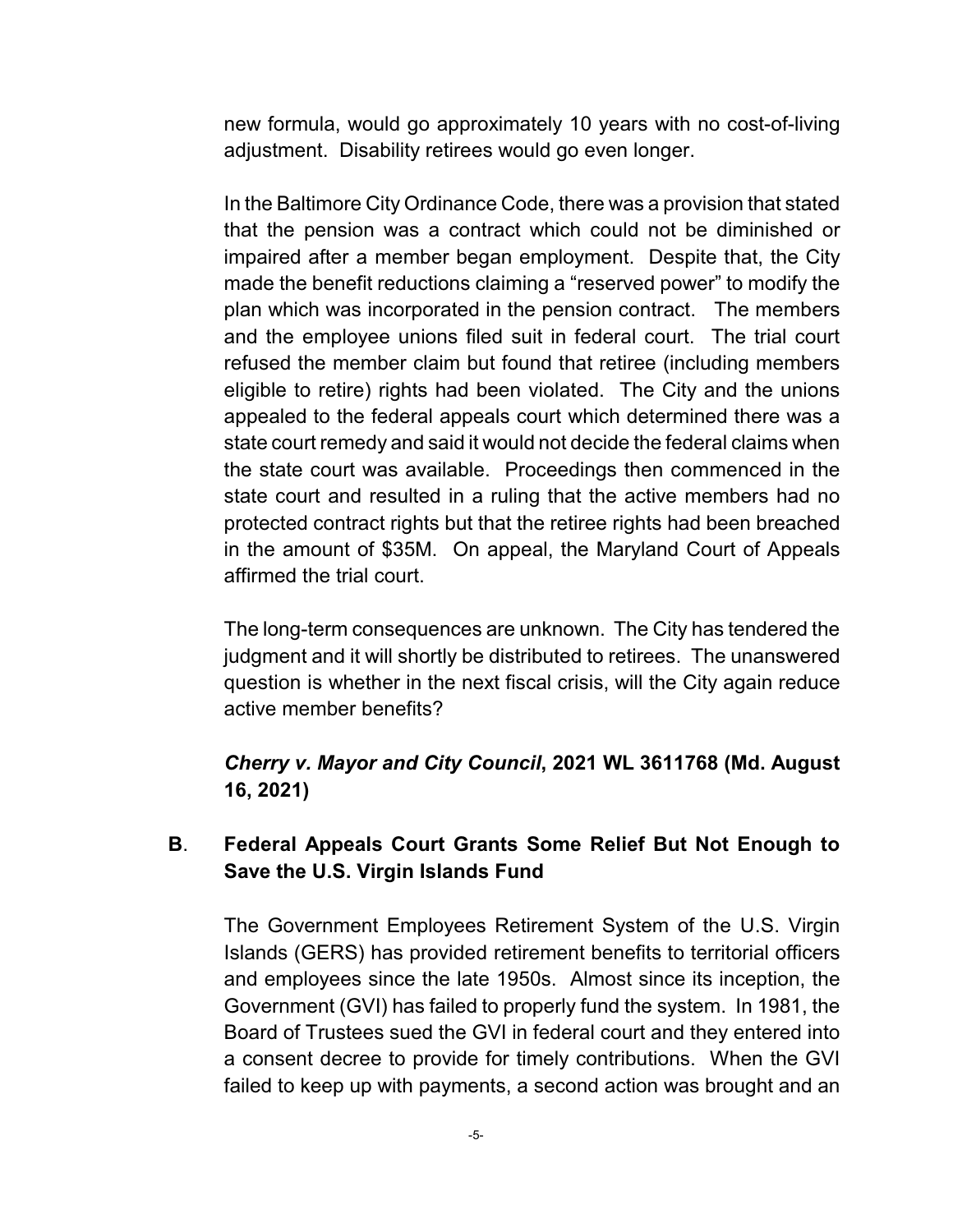amended decree was entered into in 1994. On several occasions after that, the Board sought judicial enforcement of the GVI's contribution responsibility but the courts refused to entertain the claims on the basis that no one was in danger of missing a payment. In 2016, the actuaries for GERS warned that without a major cash infusion, the Fund would exhaust its assets in 2023. Again, GERS brought an action and this time the federal court heard the matter. The court awarded \$60 million in additional contributions but decided that the actuarially-required contribution was not covered by the consent decree. A federal appeals court upheld the \$60M order but by a 2-1 vote affirmed that the decree did not encompass the remaining contributions. A suit has been filed in the territorial court (which did not exist when the consent decree was created) seeking enforcement of the remaining contributions. In the meantime, the race to insolvency and a loss of 25% of the territory's GDP looms.

### *GERS v. Government of the Virgin Islands***, 995 F.3d 66 (3d. Cir. 2021)**

#### **C. Alaska Supreme Court Prohibits Dual Credit**

Two Anchorage police officers retired and began drawing retirement benefits. Thereafter, they filed suit against their former employer claiming a racially hostile work environment led them to retire. They prevailed in their litigation against the Municipality of Anchorage, but the claimed damages awarded were for a period after they retired and began drawing benefits. The retired officers made a claim to the Board of Trustees of the retirement system for additional service credit. The Board responded that the plan prohibited accrual of credited service while also in receipt of a benefit. The Board offered to allow the officers to rescind their retirement, return the benefits received, and be credited with service claimed. The officers refused and sued the Fund. A trial court ruled for the System and the officers appealed to the Alaska Supreme Court. The Court ruled that the plain language of the ordinance prohibiting in-service distributions and accrual of credited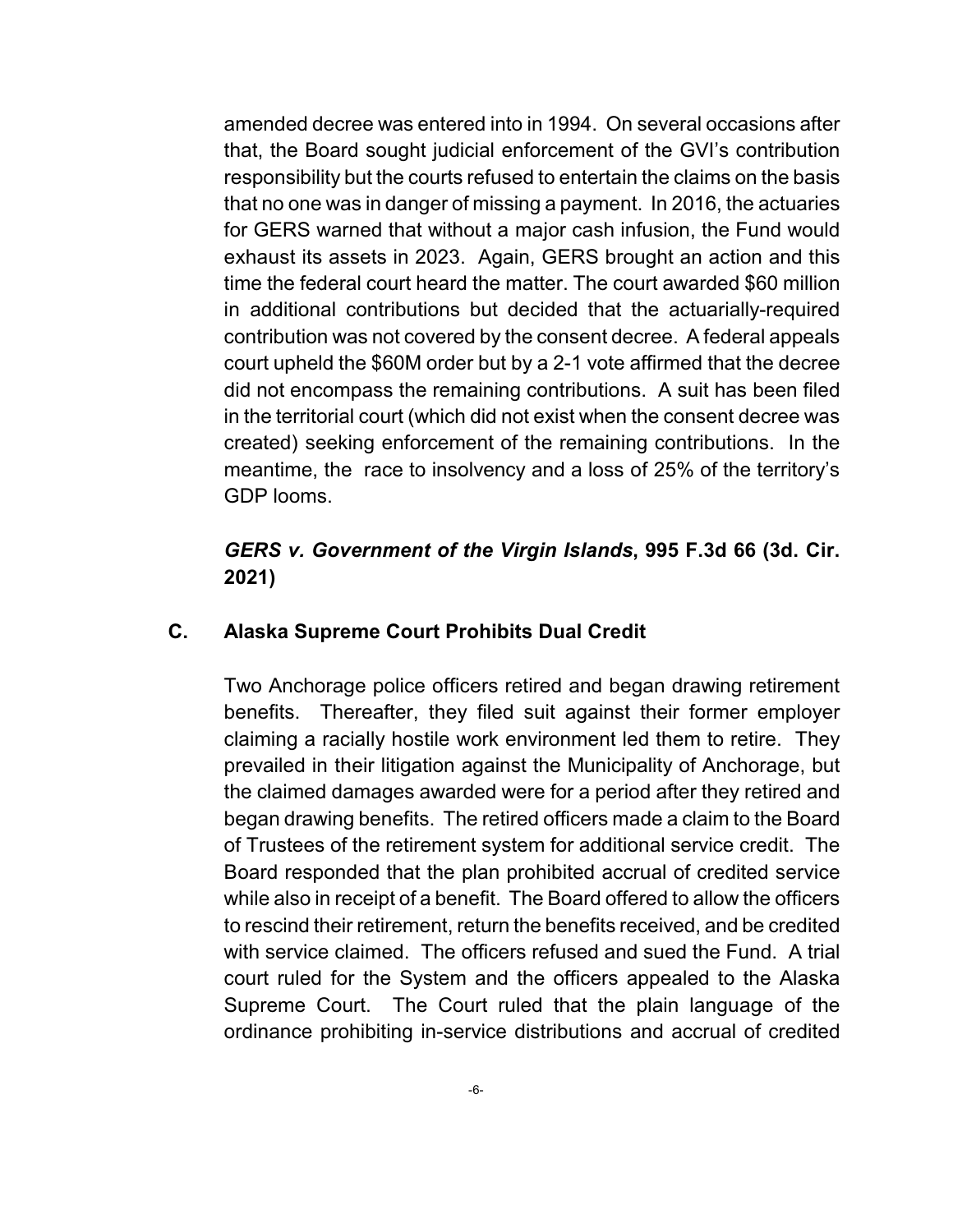service while receiving a retirement benefit was correctly applied by the Board and the denial of the benefits was affirmed.

### *Kennedy v. Anchorage Police and Fire Retirement System,* **485 P.3d 1030 (Alaska 2021)**

### **D. Change in DROP Distribution Method Does Not Impair Contract**

A statute governing the Dallas Police and Fire Pension Fund was amended to change the method of withdrawal of deferred retirement option plan (DROP) account balances. Previously, retired officers could draw the balance upon demand until the mandatory distribution age under the federal tax code. To prevent excess cash flow demands upon the fund, the withdrawal method was changed from cash on demand to an annuity with substantially equal payments for life. Retirees sued in federal court claiming this change in distribution impaired their constitutional rights under the Texas Constitution's pension clause, Article XVI, Section 66. A federal appeals court referred the matter to the Texas Supreme Court to determine the extent of the pension contract under state law. A divided state supreme court answered the certified question that the method of distribution (annuity vs. cash) was not a protected constitutional right. The court noted that no member's DROP account had been reduced nor monthly retirement benefit lowered. As such, the prospective reform was deemed constitutional.

### *Degan v. Board of Trustees,* **594 S.W. 3d 309 (Tex. 2020)**

### **E. Benefit Spiking is not a Constitutional Right**

In an effort to prevent pension spiking, the City adopted an administrative regulation that capped the amount of accumulated leave that could be used in the calculation of final average compensation, to the amount accrued on the date the regulation was adopted. The union and employees challenged the regulation on the basis that it violated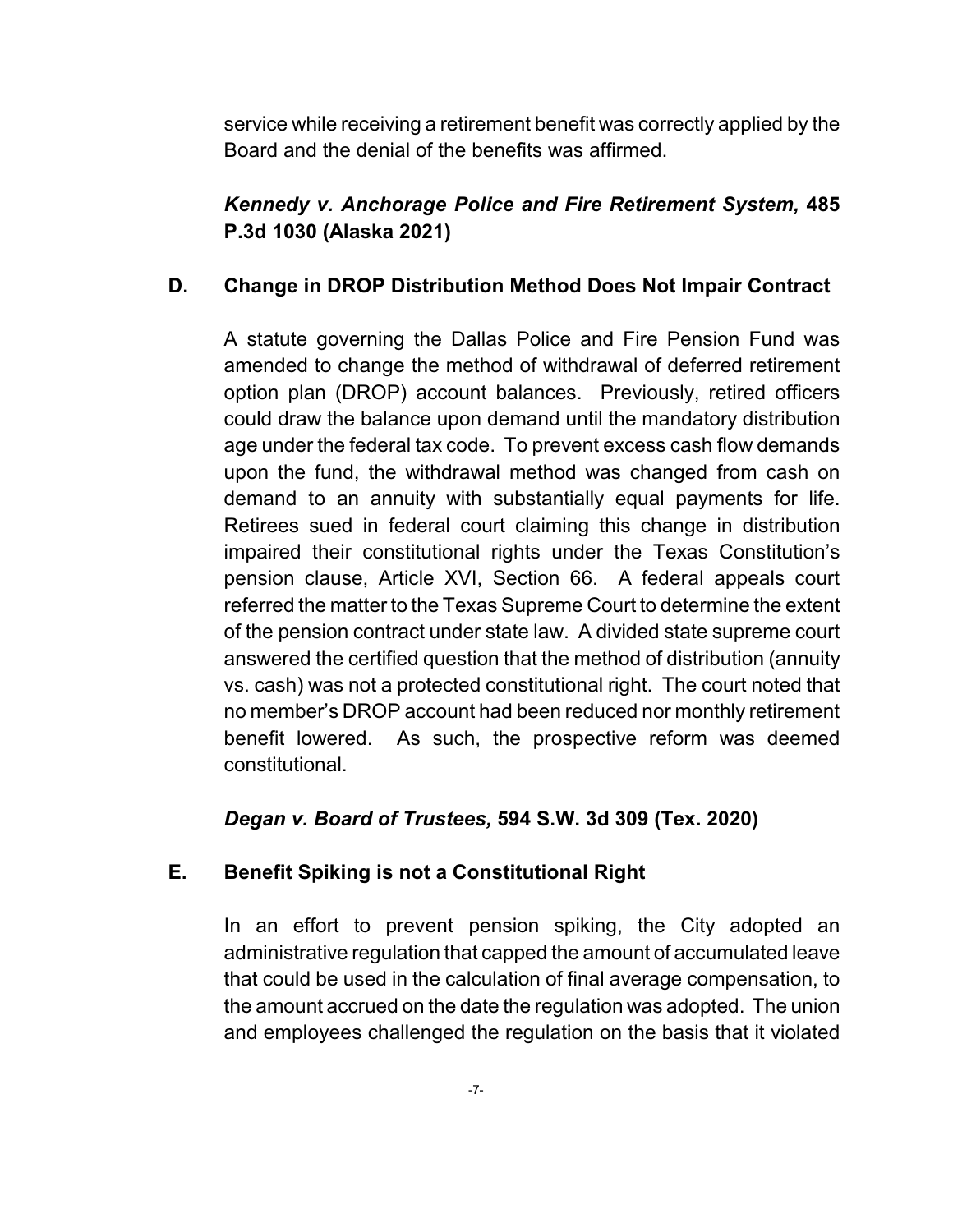Arizona's constitutional pensions clause and the federal constitution prohibition against impairment of contract. A trial court upheld the regulation on the basis that leave payouts are not made annually and therefore were not wages and salary. An appeal court affirmed the trial court. On further review, the supreme court affirmed the regulation. It noted that the practice of including one-time leave cash-outs as pensionable compensation was just that, a practice. The court held that the terms of the plan were set forth in the city charter and those terms constituted the members' pension contract. The court upheld the interpretation that wages and salary meant fixed amounts paid at regular, periodic intervals. The fact that one-time cash-outs had been included for a period of years did not alter their nature nor could a prior practice be deemed a contract. As the administrative regulation was prospective in its application, the court found that no vested rights had been disturbed and upheld the anti-spiking regulation.

*AFSCME v. City of Phoenix***, 249 Ariz. 105, 466 P.3d 1158(2020)**

### **F. California Supreme Court Approves Law Eliminating Spiking but Preserves "California Rule"**

In a long-awaited decision on a 2013 reform bill aimed at benefit spiking, a unanimous California Supreme Court upheld the constitutionality of the legislation. While a wholesale re-writing of the long-standing "California Rule" which prevented past employment reduction of benefits with a comparable offset was urged, the Supreme Court took a more measured approach.

Perhaps the most important sentence for analytical purposes provides as follows:

The State, at least implicitly, and amicus curiae California Business Roundtable, explicitly, urge us to use this decision as an occasion to reexamine and revise the California Rule, arguing that the rule constitutes an improper interpretation of the contract clause and bad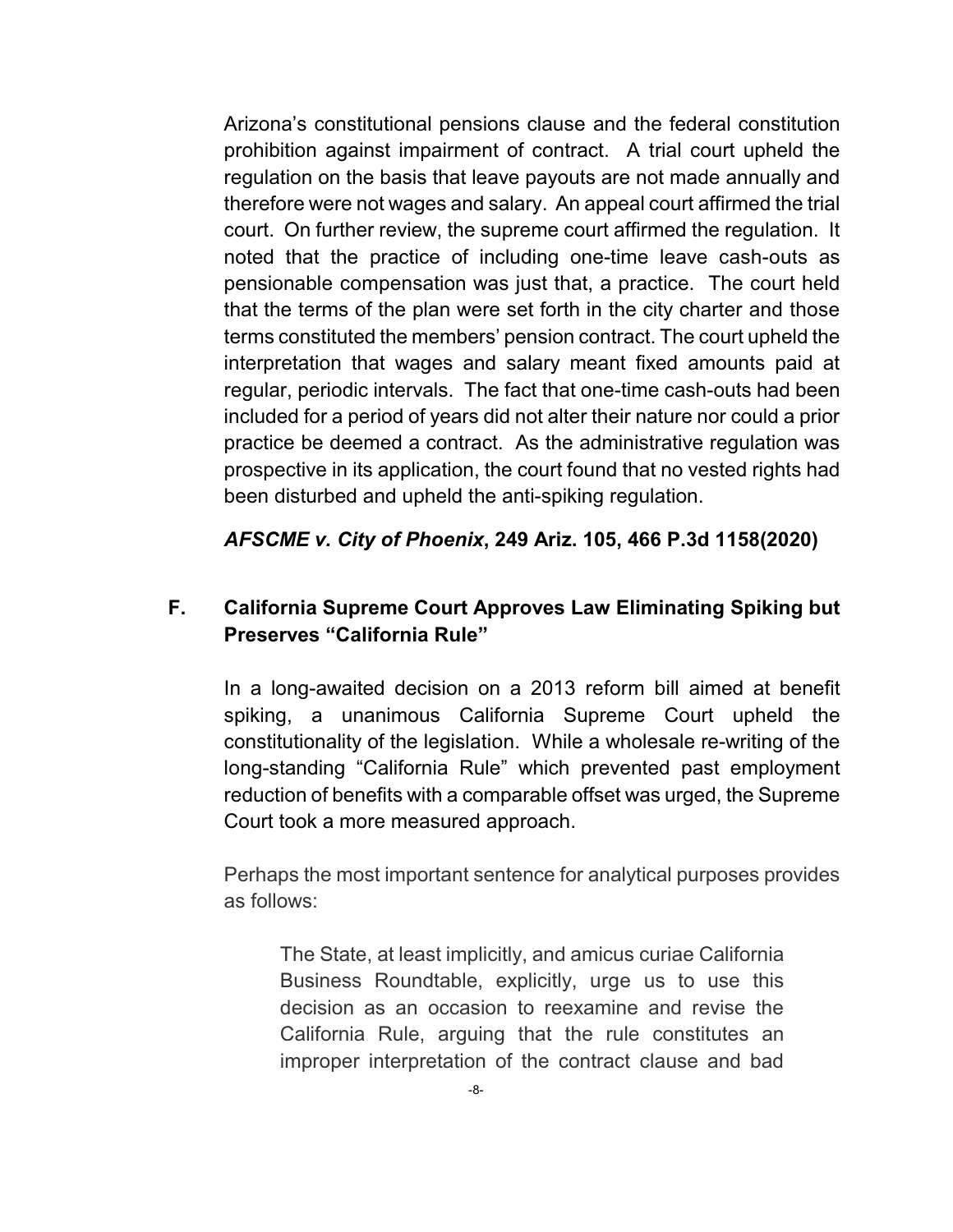public policy. Because we conclude that PEPRA's amendment of CERL did not violate the contract clause under a *proper application* of the California Rule, however, we have no jurisprudential reason to undertake a *fundamental reexamination* of the rule. The test announced in *Allen*, as explained and applied here, remains the law of California. (emphasis added)

### *Alameda County Deputy Sheriffs' Ass'n v. Alameda County Employees Retirement Ass'n,* **9 Cal. 5th 1032 (2020)**

### **III. RULE MAKING**

#### **A. Anti-Spiking Policy Requires Rule Making**

A dispute arose between the state treasurer as trustee of the retirement system and the county school board over pension funding. To prevent spiking the legislature adopted a benefit cap employing a contributionbased benefit cap and retirement system employed an actuary to make the required calculations. The pension fund adopted the benefit cap formula by resolution instead of going through rule making under the state Administrative Procedures Act. A trial court invalidated the resolution and that decision was affirmed by the court of appeals. On review in the North Carolina Supreme Court, the earlier decisions were upheld. The court found that nothing in the statute indicated an exemption from the requirement of public rule making and that requiring that process assured adequate public notice prior to the adoption of the cap. Because the benefit cap was not a ministerial decision, it must be adopted through formal rule making.

### *Cabarrus County Board of Education v. Dept. of State Treasurer,*  **374 N.C. 3, 839 S.E.2d 814 (2020)**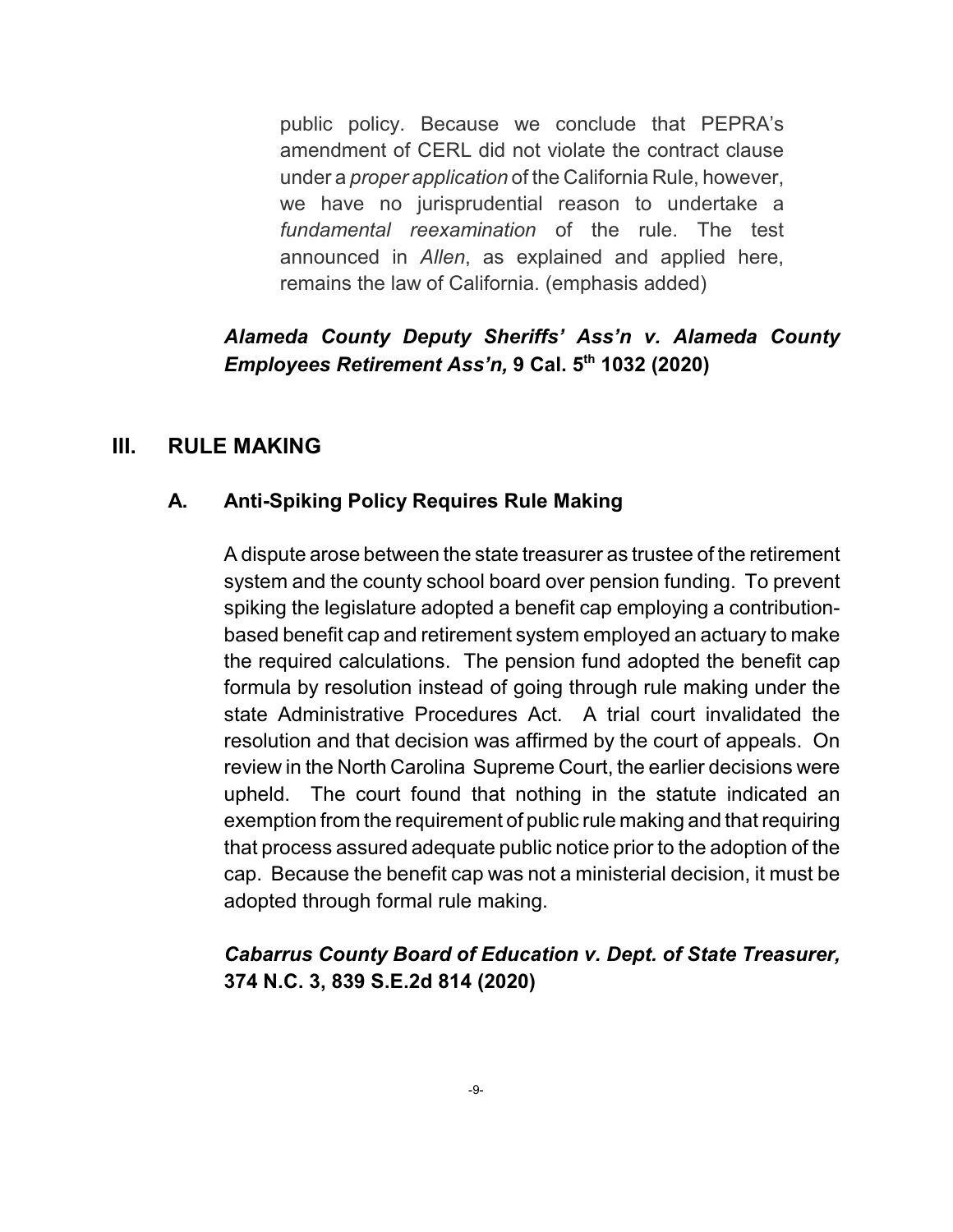### **IV. COST-OF-LIVING ADJUSTMENTS**

#### **A. Impairment of Contract/COLA**

In 2012, Providence enacted an ordinance suspending COLAs to retirees until the pension fund was 70% funded. Litigation followed and a consent decree was entered allowing a 10-year suspension. A number of plan members opted out of the settlement and pursued their own claims for breach of contract and impairment of contract. The optout plaintiffs lost a bench trial and appealed to the Rhode Island Supreme Court. The Supreme Court held that the plaintiffs had established beyond reasonable doubt that they had a contractual right to their pension benefits, including the COLA. The Supreme Court found that the city had failed to prove its actions were reasonable and necessary because the ordinance suspending them had no definite end point and could not be deemed temporary. The actuarial evidence showed that more than half of the plaintiffs would die before the suspension was lifted. The Supreme Court remanded the case back to the trial court to determine a reasonable period of suspension. The Supreme Court affirmed the trial court findings in favor of the City on the grounds of taking without due process and equitable estoppel.

#### *Andrews v. Lombardi***, 231 A.3d 1108 (R.I. 2020)**

#### **B. COLA - Consent Decree Cannot Be Set Aside by Ordinance**

In a related case to Andrews, retirees sued arguing that to the extent the City adopted a suspension of COLA ordinance, it violated the terms of a 2004 consent decree. A trial court dismissed the action. On appeal, the state supreme court overruled the trial court finding that once a court had approved the consent decree, the City lost the ability to modify its terms except by judicial action. Attempting to invalidate the decree by ordinance violated the separation of powers doctrine in the state constitution.

#### *Quatrucci v. Lombardi***, 232 A.3d. 1062 (R.I. 2020)**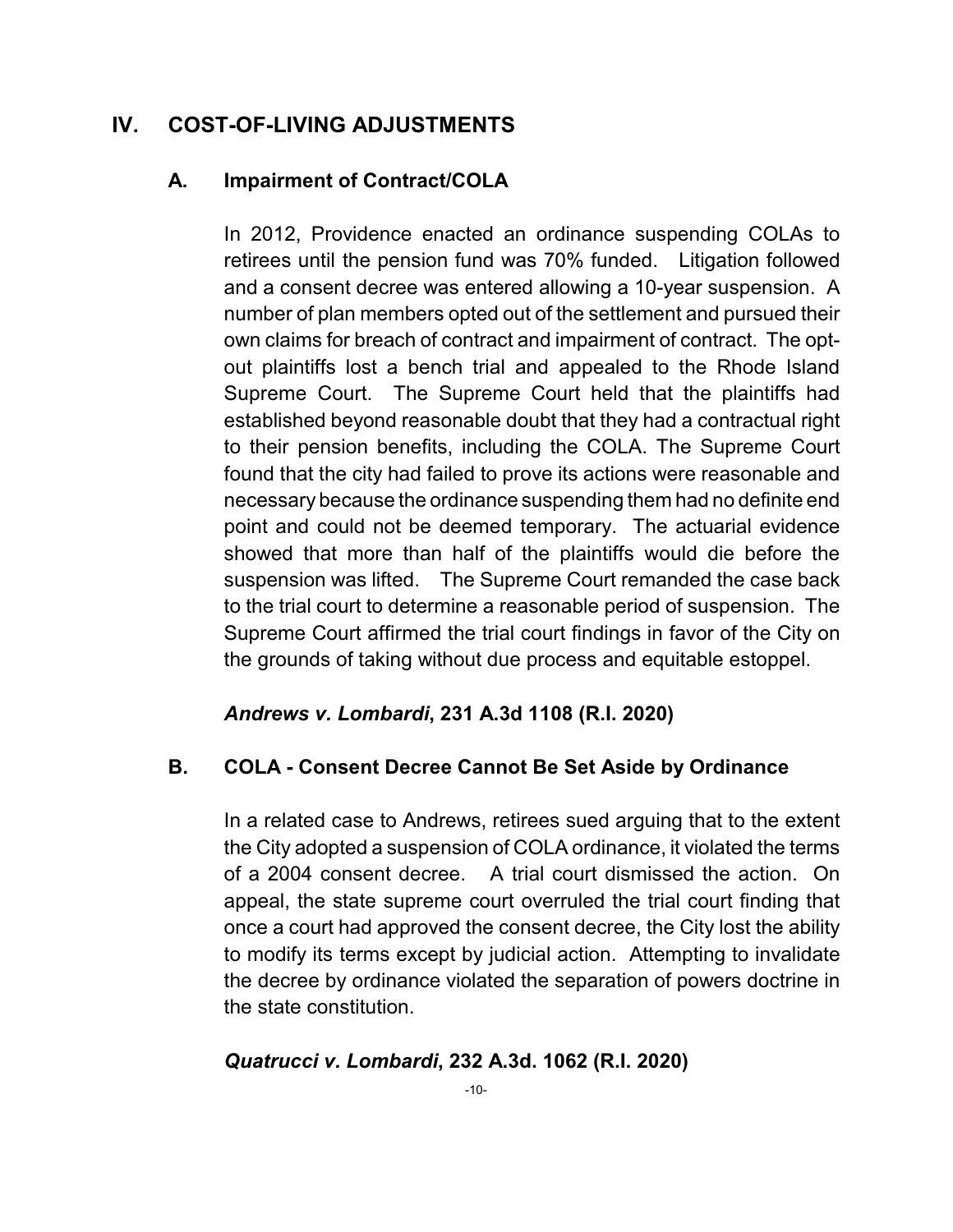#### **C. COLA Dispute is Not The Board's Responsibility**

The retirement board voted to suspend COLAs for three years beginning in 2018. A legislative amendment that year allowed for COLAs but only after a period of time as determined by the board. The retirees sued claiming that the statute gave unconstitutional law making authority to the board and that the board and its actuaries procured the amendment by fraud. A trial court granted motions to dismiss. On appeal, the court affirmed the trial court decision. The appeals court found that any dispute over the statute was between the legislature and the retirees. Since the board, and not the legislature, was sued there was no dispute between the board and the retirees to be litigated. The fraud allegation was not raised in the appeal and was abandoned. Lastly, the claim that freezing the COLA was a constitutional violation was not reached by the court because it was able to resolve the case without reaching the level of a constitutional analysis.

# *Ohio Association of Public School Employees v. School Employees Retirement System***, 2020 Ohio 3005, 2020 WL 2537669**

### **V. SOVEREIGN IMMUNITY**

### **A. Waiver of Sovereign Immunity Strictly Construed**

A group of retired Miami city police officers sued the pension board alleging that fund staff failed to properly advise them on whether they should retire/enter DROP in a time of fiscal emergency facing the employer. The retirees claimed negligence and breach of contract. The plaintiffs failed to give written notice under the state waiver of sovereign immunity law on a timely basis and all negligence counts were dismissed based on statute of limitations. The board moved to dismiss the contract count arguing that nothing in the pension ordinance created an express contractual obligation on the pension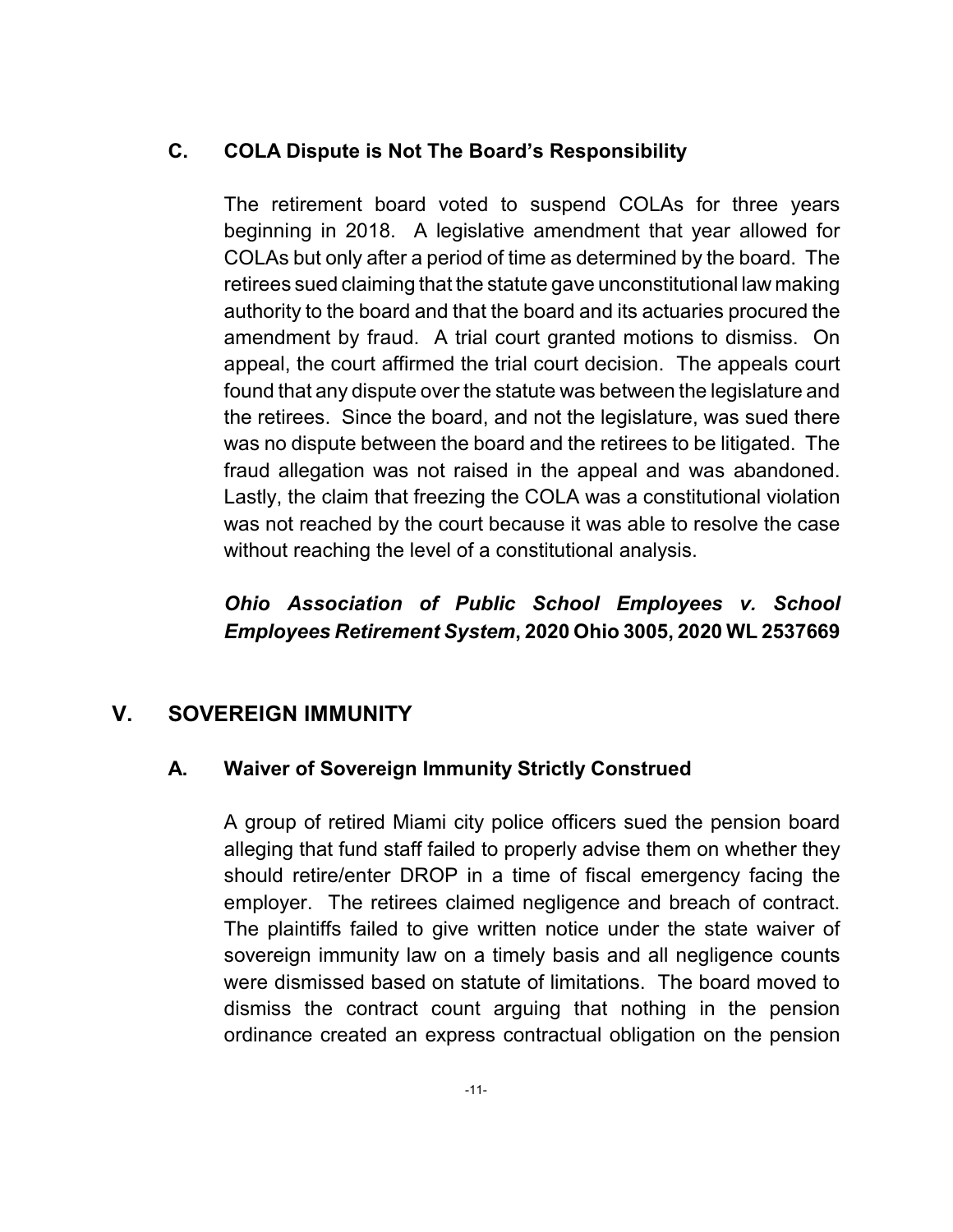board to counsel members on when to retire. Because any contract was implied, the board argued it enjoyed sovereign immunity. A trial court denied the motion and the board appealed. The appeals court reversed. It found that while sovereign immunity was waived for express contract, the state had never waived sovereign immunity for implied contracts and the appeals court ordered the case dismissed. A companion case against the City's general employee retirement plan by their retirees was also dismissed for sovereign immunity.

#### *City of Miami Firefighters and Police Officers Retirement Trust v. Castro***, 279 So.3d 803 (Fla. 3d DCA 2019)**

### **VI. FIDUCIARY DUTY/STANDING TO SUE**

A. A group of active and retired members of the state retirement plan sued various trustees, staff members, outside advisors, and investment managers for breach of fiduciary duty. The underlying allegation was that the investment of fund assets in hedge funds led to losses and payment of excessive fees. Ultimately, the Kentucky Supreme Court ordered the dismissal of the case. The court noted that KRS is a defined benefit plan and, as such, the state was obligated to make the retirement benefit payments even if the retirement system became insolvent. As a result, a plan participant lacks standing to sue as long as promised benefits are being paid. This is consistent with a recent ERISA case decided by the U.S. Supreme Court in *Thole v. U.S. Bank*, 140 S. Ct. 1615 (2020). In *Thole*, the U.S. Supreme Court found that where the beneficiary of a DB plan had received all of the promised payments, that participant lacked standing (a legal injury sufficient to enable a person to bring suit) to bring an action under ERISA. This is consistent with the U.S. Supreme Court's earlier decision in *Hughes Aircraft Co. v. Jacobson*, 119 S.Ct. 155 (1999)*.* In *Hughes,* a group of employees of a company acquired by Hughes Aircraft made claim to excess assets in their former employer's retirement plan. In unanimously rejecting the claim, the U.S. Supreme Court noted that when a DB plan is underfunded, it is the employer who must guarantee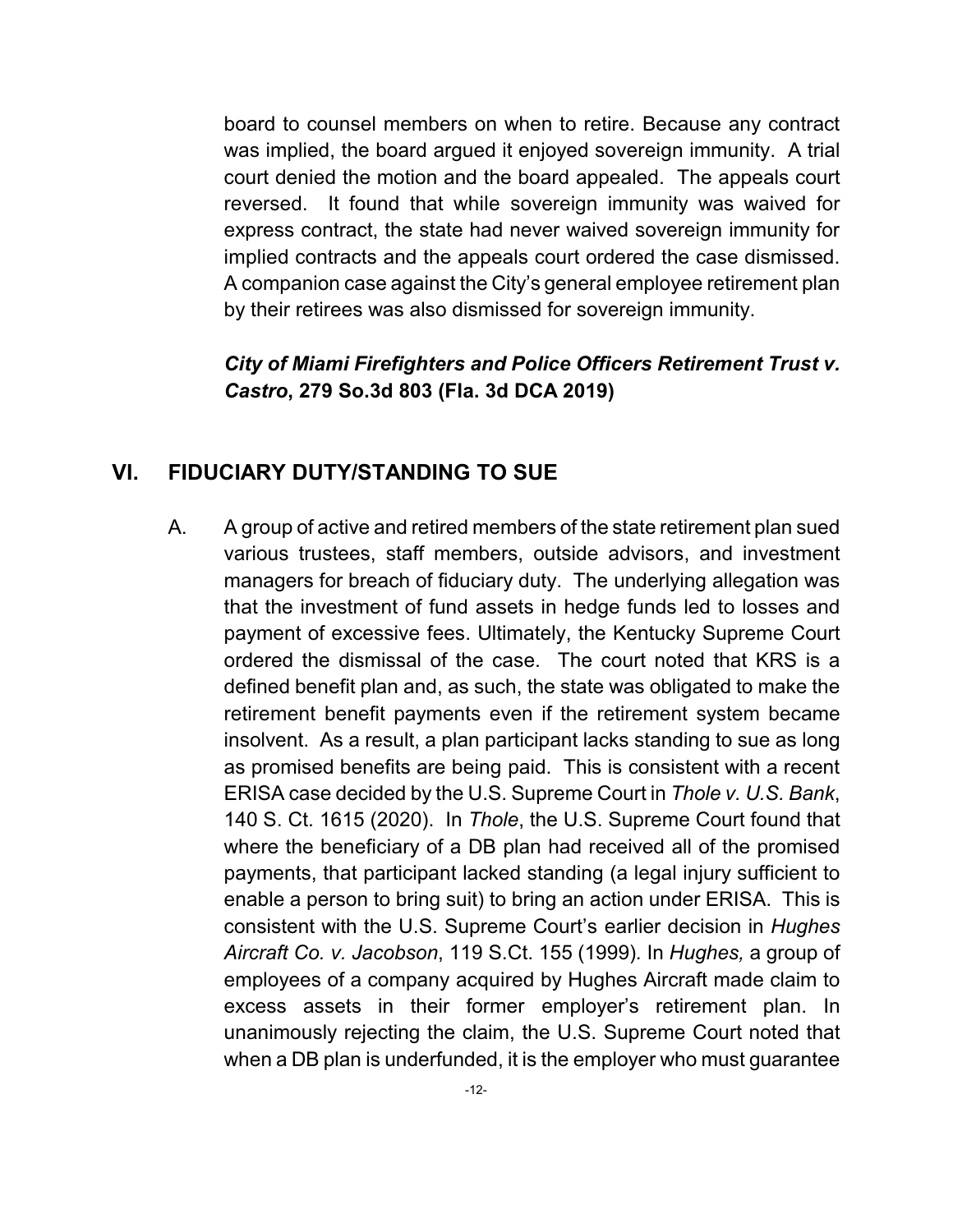the shortfall. By the same token, since the employer takes the funding risk, it is entitled to the credit for any surplus funding. If a plan is overfunded, participants get no greater benefit than that set forth in the plan document. If the plan is underfunded, the employer must assure that sufficient contributions are made to provide the defined benefit payments in full, as and when they occur.

### *Overstreet v. Mayberry,* **603 S.W.3d 244 (Ky 2020)**

#### **B. Investment Authority/Standing to Sue**

In a related case to *Overstreet,* a group of cities that participated in County Employees Retirement System, a component part of the Kentucky Retirement Systems, filed suit challenging the investment of CERS assets in hedge funds. The Board of Trustees had unsuccessfully asserted the defense of sovereign immunity but prevailed on the merits. A trial court held that since the investments were authorized by law, the board did not violate its fiduciary duty by investing. The Kentucky Court of Appeals affirmed, no statutory violation occurred.

### *City of Fort Wright v. Board of Trustees***, 2020 WL 116009 (Ky. App. 2020)**

### **VII. SERVICE RETIREMENT**

#### **A. An Irrevocable Decision Means Just What it Says**

A PERS member was approaching retirement eligibility having completed 30 years of service. Under the terms of the plan, at 30 years a member has the option to make an irrevocable decision to continue in the plan, in which case future earnings would count towards final average compensation. Alternatively, a member could elect to receive post-30 year contributions as a cash payment upon separation, but the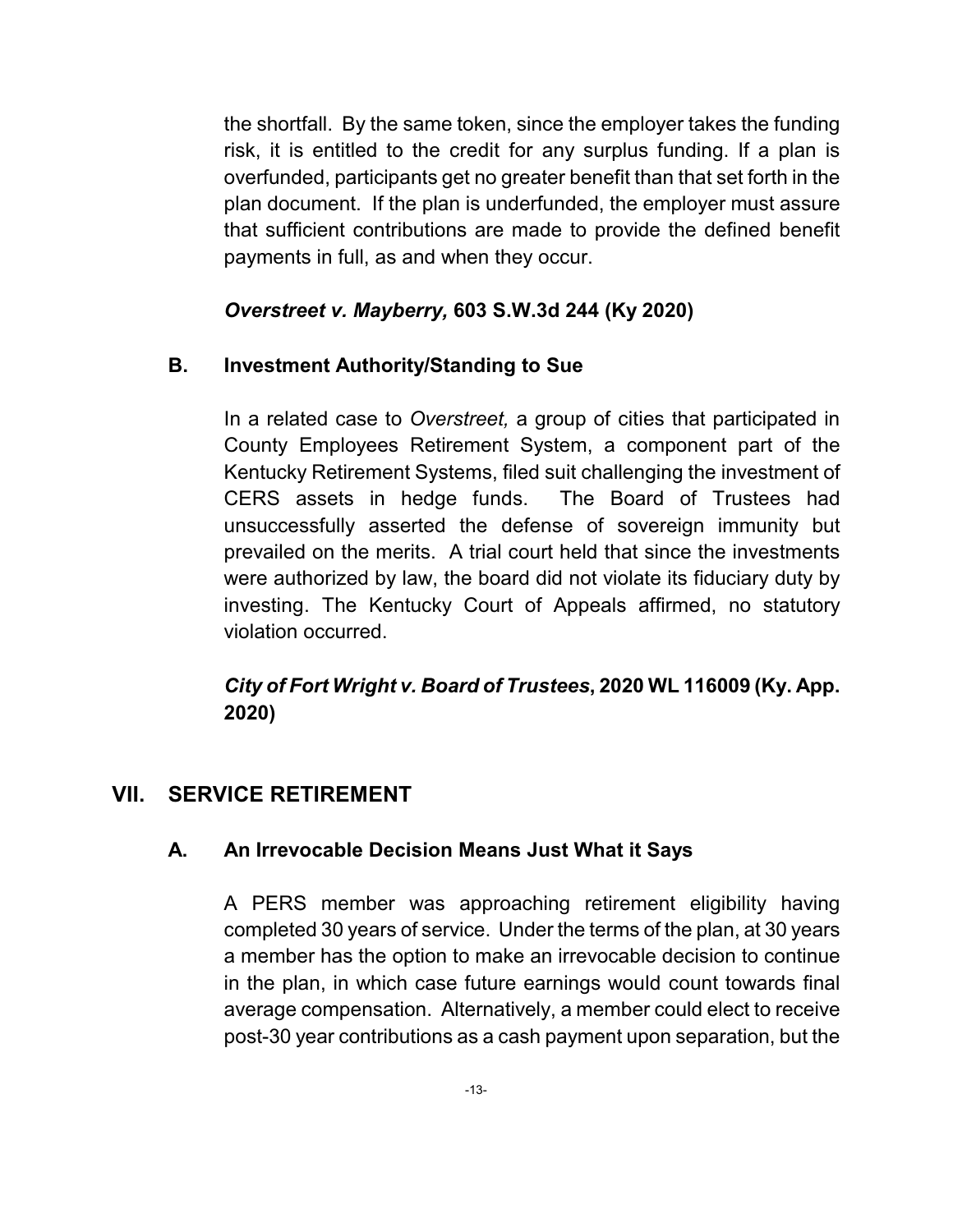final average compensation would be based solely on wages earned in the first 30 years. The employee learned of a pending retirement that he believed could be used to raise his final average salary. Ultimately, he learned that his irrevocable election to accept the contribution return prevented any recalculation of his retirement. The employee filed suit claiming he received advice from a retirement system employee leading him to believe his benefit could be recalculated. That claimed advice, however, occurred after the irrevocable election had been made. Ultimately, the court decided that issue was a question of law and any statements from an employee were irrelevant. The employee also claimed his constitutional contract rights were violated. Again rejecting the employee's claim, the appeals court held that the statute and the employee's irrevocable election to accept a contribution return in lieu of the right to revalue his retirement benefit determined his rights and no contract violation nor impairment of contract occurred.

#### *Sloma v. Washington State Department of Retirement Systems***, 12 Wash. App. 2d 602, 459 P 3d. 396 (2020)**

#### **B. Re-Employment Rules May Be Strictly Enforced**

A school teacher from Elizabeth, N.J. was terminated due to a reduction in force. Approximately 10 months later, the former teacher was employed by a staffing company as a substitute teacher and assigned to schools in her former school district. Approximately one month after beginning service as a contract employee, the teacher applied for and began receiving pension benefits. Under the terms of the plan, if a member returns to employment, even as a contract employee, within 180 days of retirement, the member's benefit is suspended, the member is re-enrolled as an active participant, and the member must repay any pension benefits received. The following year, the member became a full-time teacher again. She informed the retirement plan of her re-employment and the plan suspended her benefit and demanded repayment of \$32,000 of the pension paid to date. The employee challenged the suspension arguing that her employment as a contractor did not constitute employment covered by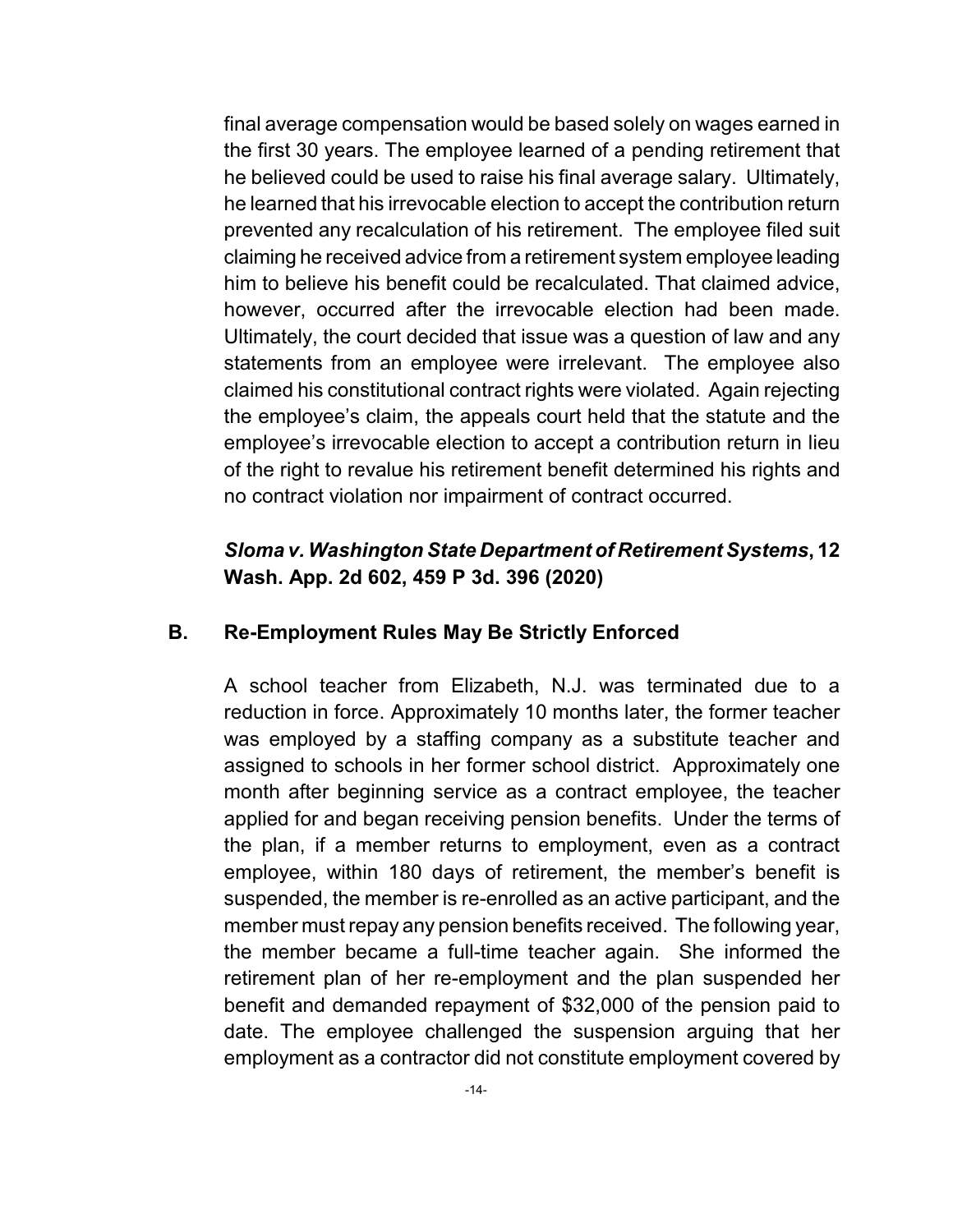the plan. She argued further that the contractor had given her assurances to that effect. The court rejected both arguments, relying on the plain language of the statute. The court also noted that assurances from third parties not related to the retirement plan cannot create an estoppel.

### *Schwartz v. Department of Treasury***, 2020 WL 4006621 (N.J.Super. 2020)**

### **VIII. DEATH BENEFITS**

### **A. Beneficiaries Have the Right to Elect an Option**

A New Jersey teacher with 24 years of service was diagnosed with cancer. On the advice of his union, he elected early retirement which would commence at his 25<sup>th</sup> year. Unfortunately, his cancer progressed rapidly and he died with 24 years and 9 months of service. Because he was short of 25 years, his survivors qualified only for a return of contributions and a group life benefit. Had he applied for ordinary disability retirement, his widow and children would have qualified for a larger benefit. The surviving spouse requested an opportunity to elect disability retirement but the fund stated that such changes were not permitted. Ultimately, the case reached the New Jersey Supreme Court which reversed and ruled for the surviving spouse. The court unanimously held that beneficiaries have the same right of a deceased member to amend an application before the benefit becomes payable. Since the member had not reached 25 years at the time of his death, and the application to modify was made expeditiously and in good faith, it was an abuse of discretion to deny the modification.

# *Minsavage for Minsavage v. Board of Trustees***, 240 N.J. 103, 220 A.3d 465 (2019 )**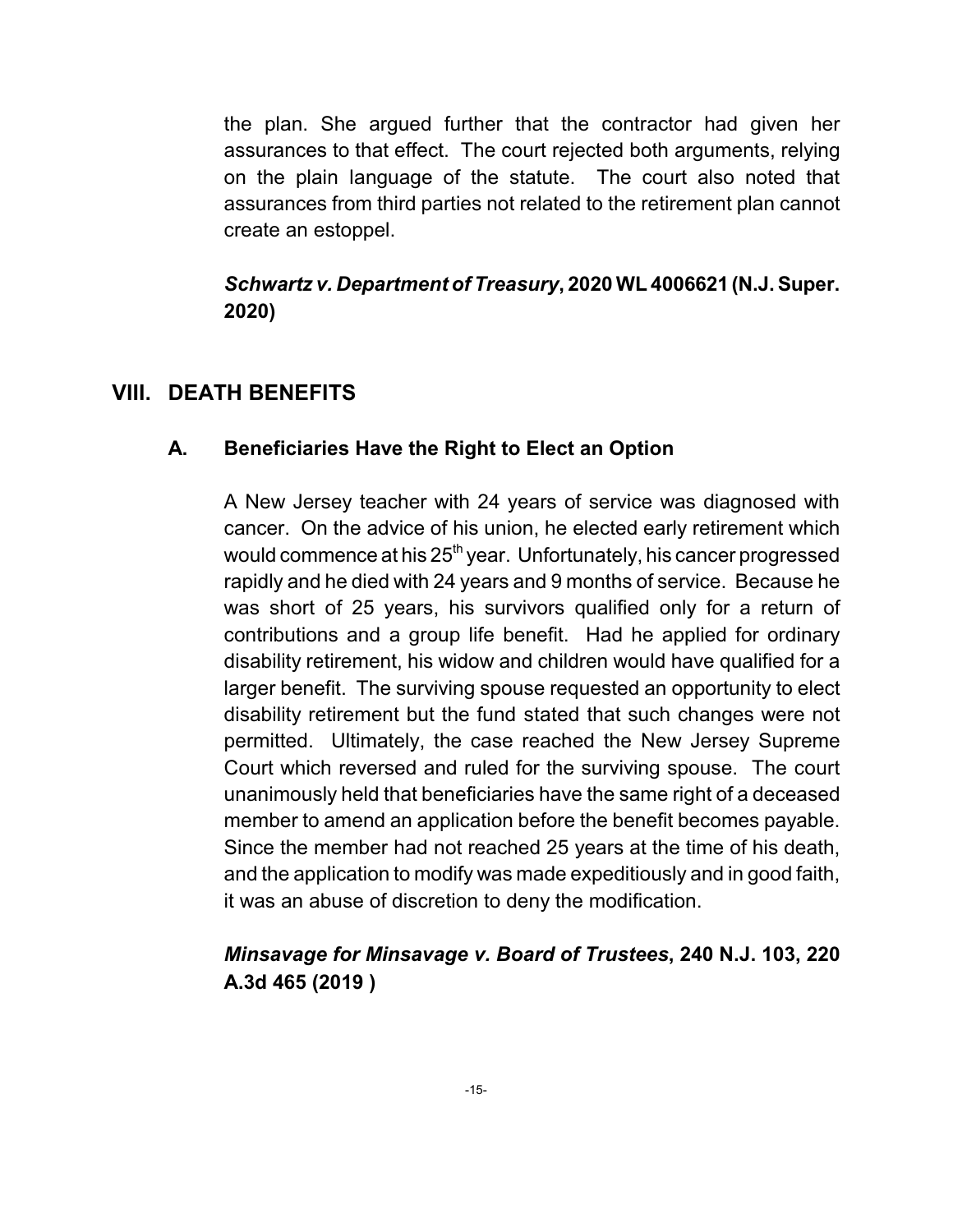#### **B. Divorce Does Not Extinguish Survivor Benefit**

Jodi Shulga divorced firefighter Ronald Shulga. Ronald remarried Mary Shulga, and upon his untimely death 9 months after his marriage, Mary received the widow's benefit in its entirety. Jodi had been awarded half of his firefighter benefit in the divorce and sued to obtain half of the survivorship benefit. The court found that Ronald Shulga had entered into an agreement with Jodi in the divorce and the court determined that the contract should be honored. The court required that one half of the death benefit be held in trust for the former wife.

### *In re Marriage of Shulga***, 2019 IL App. 182028 (2019**

### **IX. DISABILITY**

#### **A. Workers' Compensation Decides Cancer Presumption**

A Cranston, Rhode Island firefighter was diagnosed with colon cancer and disabled as a result. The issue was whether the Workers' Compensation Court had authority to decide the question of eligibility for retirement. Secondly, the question presented was whether the cancer provision was intended to create a presumption of job relatedness. Because of the unresolved issues, the state supreme court agreed to consider the matter. The court found that because the cancer law was contained within the workers' compensation statute, the Commission had jurisdiction to hear the matter. The court found, however, that nothing in the cancer act created either a rebuttable or conclusive presumption of job relatedness. This left it to firefighter disability applicants to prove the date or origin and the cause of the cancer. The supreme court returned the matter to the Commission to decide entitlement to disability based on proof presented by the applicant.

### *Lang v. Municipal Employees Retirement System***, 222 A.3d 912 (R.I. 2019)**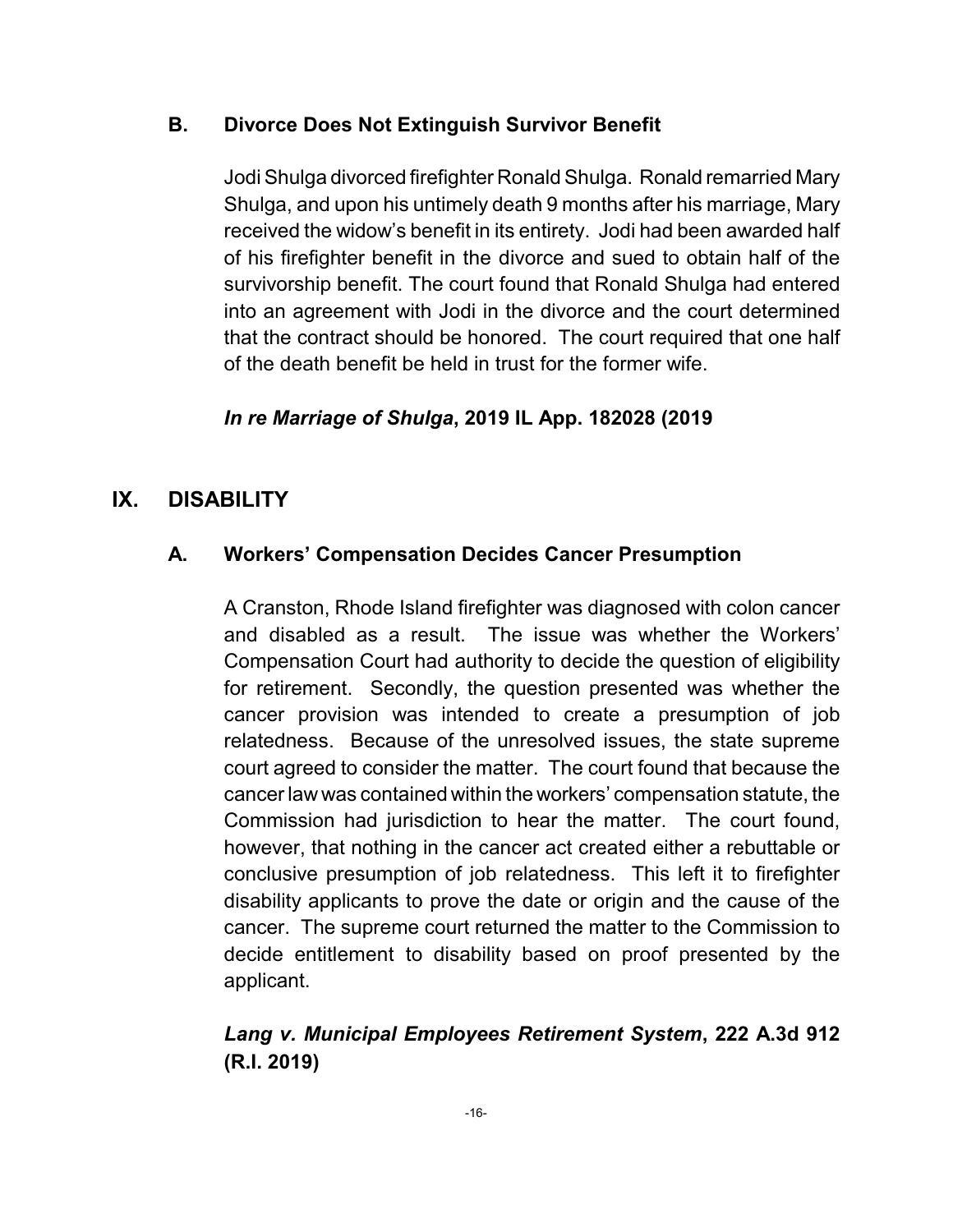### **B. Substantial Evidence Supports Cancer Benefits**

A firefighter was diagnosed with colon cancer. Following treatment, he went into remission and returned to duty. The cancer returned 2 years later and ultimately claimed the employee. The Board granted disability/death benefits to the surviving spouse finding there was no genetic predisposition to the cancer and determined that the cancer was job incurred. The village contested the award. The court credited the experience of the firefighter trustees and their ability to determine that an experienced firefighter with more than 125 fire calls would likely be exposed to substantial carcinogens. As such, the court ultimately deferred to the board's findings and sustained the award of benefits.

# *Village of Buffalo Grove v. Board of Trustees***, 2020 IL App. 2d 19071, 141 N.E. 3d1200 (2020)**

### **C. Repetitive Injury Can be Source of Disability**

A cafeteria worker applied for disability retirement based on multiple health issues arising from the repetitive nature of her job. Under the terms of the plan, the applicant needed to show that her particular employment led to her disability as opposed to more general complaints such as job stress. In ultimately ruling for the employee, the Hawai'i Supreme Court held that repetitive injuries can qualify if they are unique to her job. While this did not mean that only certain jobs can qualify for disability, this particular job met the test.

*Quel v.Board of Trustees***, 146 Hawai'i 197, 457 P. 3d 836 (2020)**

### **D. Supervisory Role Determines Existence of Disability**

An assistant police chief made application for accidental disability benefits as a result of a work-related motor vehicle accident. The application was denied for failure to establish that he was permanently incapacitated from performing his job duties. The evidence showed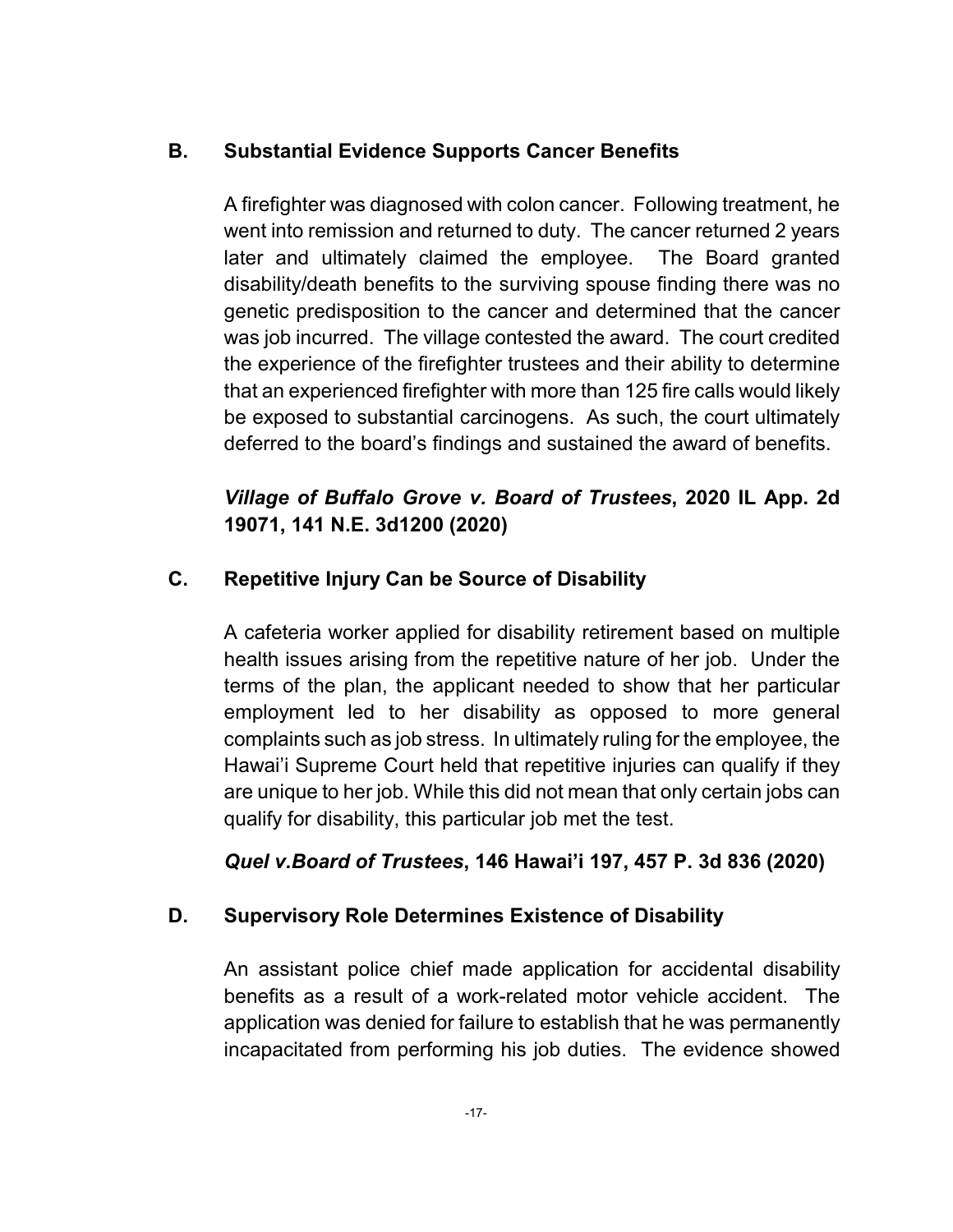that the chief recovered from the auto accident after two weeks and remained on the force with no job restrictions until taking a service retirement four years later. After retiring in 2009, he applied for the disability retirement, claiming his service retirement was precipitated by the injuries suffered in 2005. On judicial review, the denial was affirmed as the injuries did not prevent the chief from performing the supervisory nature of his job. Coupled with that was a lack of evidence showing any physical law enforcement work in the year prior to his retirement and the fact that post-retirement he was working as an investigator.

#### *McGowan v. DiNapoli***, 178 A.D. 1243, 116 N.Y.S.3d (2020)**

#### **E. Memory Loss is an Injury**

A Baltimore City police officer suffered a duty-related concussion resulting in a traumatic brain injury. As a result, the officer suffered memory loss and attention deficit. Under the terms of the plan an ordinary disability may be granted for physical or mental injury. A lineof-duty disability, which is a much higher benefit, is awarded only for physical injury. A hearing officer determined that the effects of the concussion were physical and awarded a line-of-duty disability. On appeal, a trial court upheld the decision but on further appeal, a midlevel appeals court reversed, finding the disability was mental. The state's high court accepted discretionary review and reinstated the lineof-duty disability. The court found that the evidence established that the officer's incapacities were physical in origin and therefore were encompassed within the plan definition of line-of-duty injury.

### *Couret-Rios v. Fire & Police Employees Retirement System***, 468 Md. 508, 227 A. 3d 637 (2020)**

#### **F. Social Security Disability Award Does Not Bind Board**

A senior enforcement officer for the Mississippi Department of Transportation sought treatment for a variety of pain-related and orthopedic issues. She claimed that pain prevented her from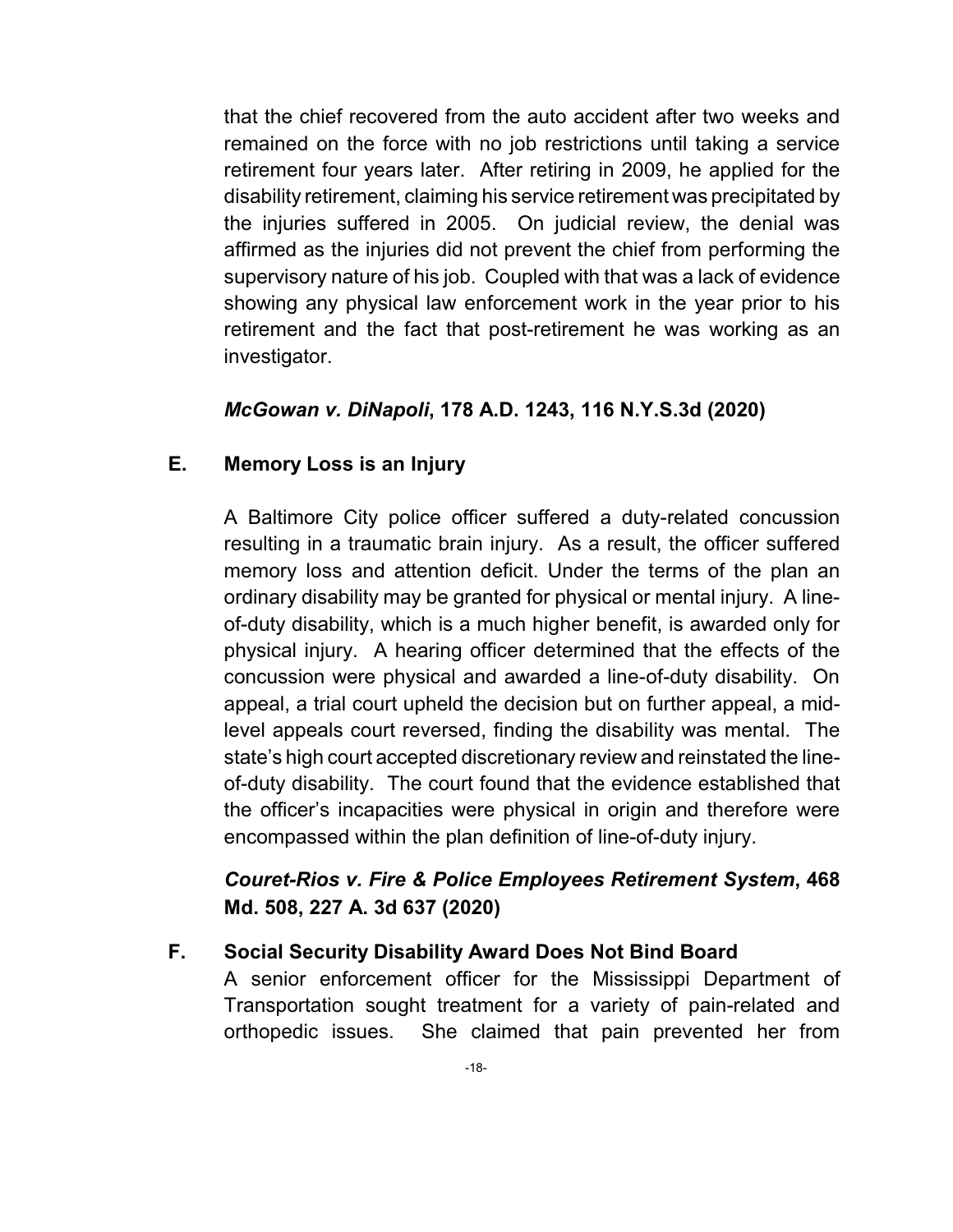performing her job which involved considerable physical activity and applied for disability retirement. While the examining doctors differed in their opinions, a functional capacity examination revealed that the employee's behavior was self-limiting and self-restricting. During the examination, she exhibited none of the physical responses expected had she been providing a genuine effort during the examination. She resigned the following year after allegedly injuring her left trigger finger in a firearms proficiency exercise. The finger apparently healed but the employee contended the pain was debilitating. The PERS medical board and the pension board rejected the claim. The employee appealed and the trial court affirmed the denial. On appeal to the state supreme court, the employee argued that her subsequent award of Social Security disability benefits was binding on the PERS board. She also argued that the PERS board's decision was not supported by the evidence. The Supreme Court upheld the denial finding that none of the treating physicians awarded any permanent disability rating. In addition, the court observed that findings by the Social Security Administration are not binding on PERS as they are under different statutory regimes.

*Stakelum v. Public Employees Retirement System***, \_\_\_So. 3d\_\_\_, 2019 WL 5884574 (Miss. 2019); accord,** *Thompson v. Public Employees Retirement System***, \_\_\_So. 3d \_\_\_, 2019 WL 6125163 (Miss. 2019)**

#### **G. Board May Choose Among Competing Expert Opinions**

A correctional officer witnessed a violent incident while at work. She applied for service-connected disability retirement based on PTSD suffered as a result of the incident. A hearing examiner recommended that the application be granted. Following a formal hearing, the board determined that the employee did not meet the standard for disability as defined in the plan. On a petition for review to a trial court, the board's decision was upheld and the member sought review in the appeals court. In reviewing the evidence, the court noted sharp disagreement between the examining doctors, with each criticizing the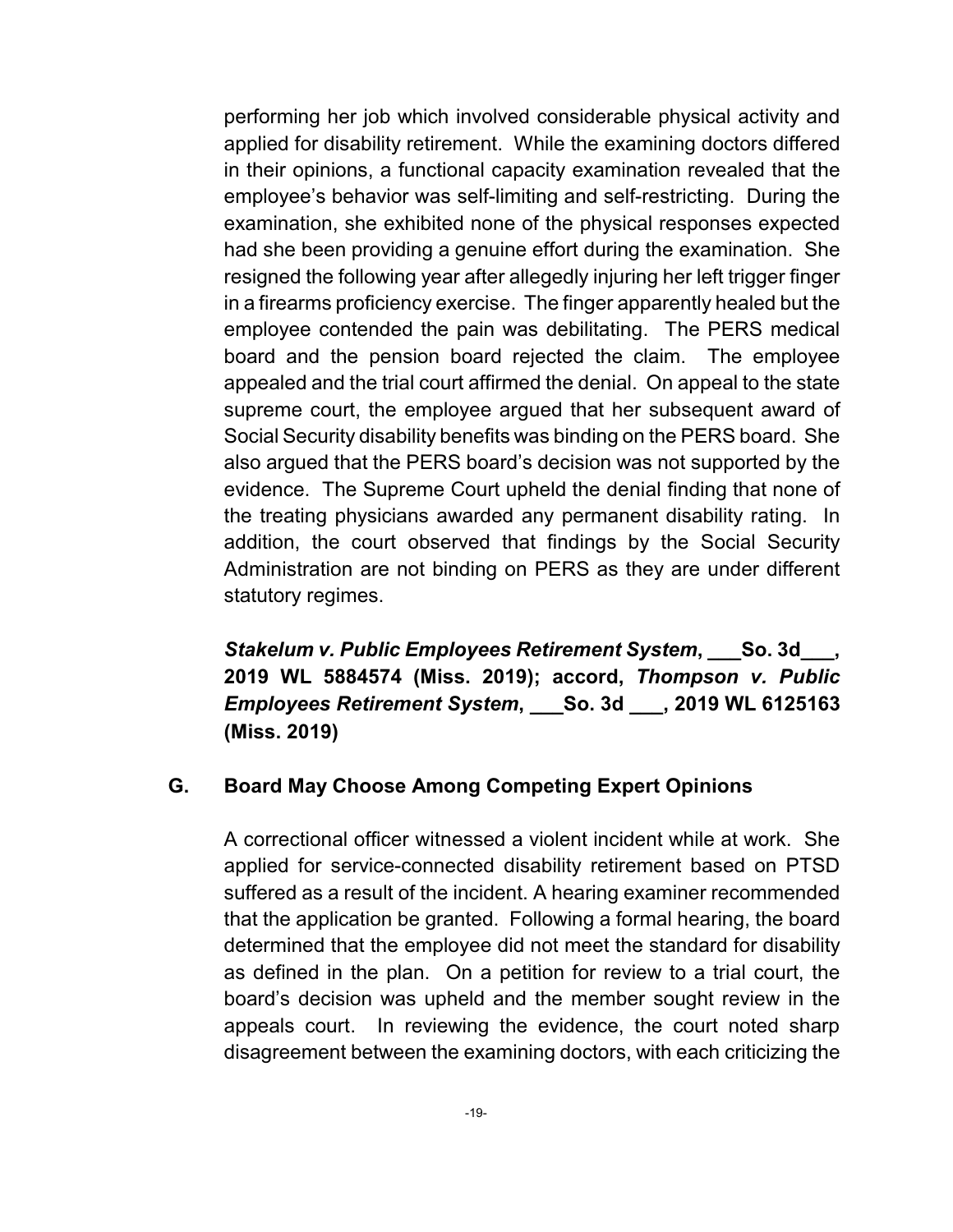methodology of the other. Ultimately determining that case was a "battle of the experts," the court concluded it was within the board's authority to determine which expert it found most convincing. Noting that the only issue on review was whether the board's decision was supported by substantial evidence, the court concluded that it was not the court's job to substitute its view of the facts for that of the board and upheld the denial of the disability application.

# *Haynes v. Disability Review Board***, 2020 WL 4218333 (Md. App. 2020)**

### **H. Exposure to Reports of Violent Crime Does Not Warrant Disability**

A court reporter claimed permanent mental disability benefits caused by the vicarious trauma she experienced through exposure to details of violent crimes during her employment. The Contributory Retirement Appeal Board denied her claim. On appeal, the court focused on whether the disability arose from an identifiable condition which was not common or necessary to all or a great many jobs. The court noted that exposure to the details of violent crimes was common to a broad spectrum of jobs in the judicial branch, medicine and law enforcement. The board also considered evidence relating to the applicant's alcohol dependency and marital issues. The court concluded that the evidence relied upon was sufficient to support the decision a reasonable mind could make to support the board's conclusion and it was not appropriate for the court to substitute itself for the board.

# *Morse v. Contributory Retirement Appeal Board***, 96 Mass.App.Ct. 1114 (2019)**

### **I. PTSD Disability Granted Despite Lack of Treatment**

A Mesa, Arizona police officer applied for disability retirement claiming PTSD and major depressive disorder arising from an internal affairs investigation. At the hearing, the officer claimed his disability arose from an incident ramming a suspect's car, but the record showed that the officer had sought no treatment and denied the benefit on appeal,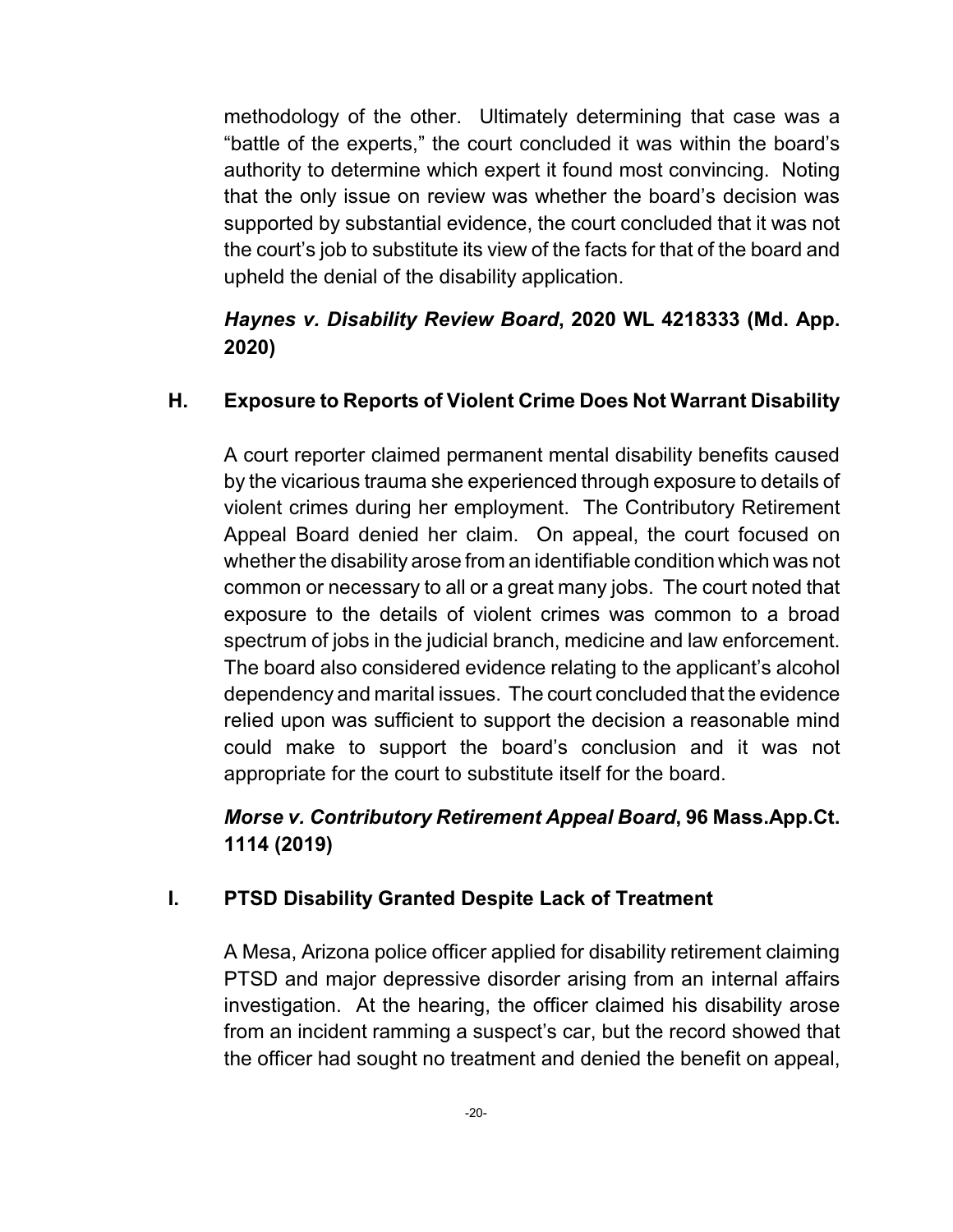however, the court reversed the board's decision, finding that the board had ignored the weight of the evidence.

*Pascarella v. Mesa Police Pension Board***, 2020 WL 207069 (Ariz. App. 2020) Compare,** *Severns v. Board of Trustees***, 2020 WL 1933147 (N.J. Super 2020)**, police officer confronted with armed suspect did not meet standard for disability based on PTSD because such events are an expected risk of the job.

### **J. Incorrect Payment Renews Statute of Limitation**

A retired employee brought an action under California's Fair Employment and Housing Act based on the claim that the retirement plan paid reduced benefits to employees who took disability retirement after less than 22.22 years working for the City of San Francisco. A trial court dismissed the complaint for failure to file a claim within one year of the date the reduced disability benefit was granted. Without reaching the merits of the case, the appeals court held that each time a payment was made, the unlawful act was repeated on the basis of a continuing violation. The court also rejected a claim of sovereign immunity stating that the claim was not about the passage or nonpassage of a discriminatory provision, it was about the enforcement of an allegedly discriminatory practice. The dismissal ruling was reversed and the matter was returned to the trial court for proceedings on the merits of the claim.

*Carol v. City and County of San Francisco***, 41 Cal. App. 5 th 805 (2019)**

### **K. Union Permitted to Advance Disability Claims for Deceased Officers**

Two Maryland police officers applied for disability retirement. Prior to their cases being considered they died. Survivorship benefits for a disabled officer were higher than the ordinary death benefit which consisted of a return of employee contributions and a life insurance payment. Their union pursued the applications on their behalf.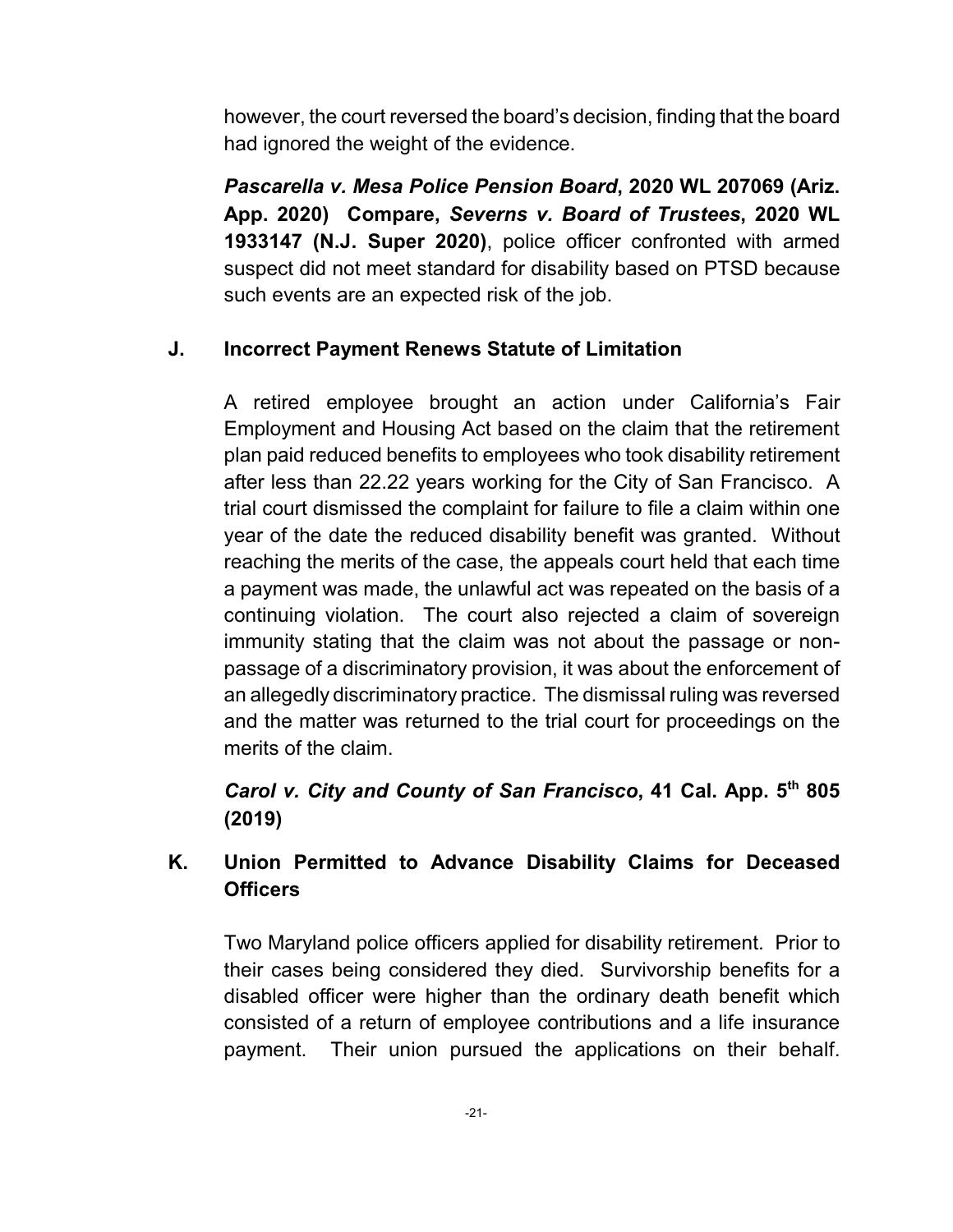Ultimately it was determined by the court that the processing of the disability applications was ministerial in nature. Whether disability was appropriate would be determined by the evidence but the fund erred in not processing the applications, even after the death of the officers.

#### *Fraternal Order of Police Lodge 35 v. Montgomery County***, 2020 WL 974223 (Md. Sp. App. 2020)**

#### **L. Resignation Terminates Disability Process**

A judiciary employee posted disparaging remarks about his employer on social media. While disciplinary proceedings were pending, the employee applied for disability retirement. Ultimately, the disciplinary case was settled and the employee voluntarily resigned. Following the resignation, the board cancelled the disability application as the participant was no longer a member of the plan. Upon judicial review, the court found that the language of the statute was clear that resignation terminated the disability process and the board's decision was upheld.

#### *M.R. v. Board of Trustees***, 2020 WL 167322 (N.J. Super 2020)**

### **X. FORFEITURE OF BENEFITS**

### **A. Deception of Disabled Status Warranted Forfeiture**

A former firefighter was charged with theft by deception for lying to doctors on his disability application. The firefighter claimed to have suffered back injuries in two on-the-job incidents. His application for service-connected disability was denied but he was awarded an ordinary disability. The member requested a formal administrative hearing to appeal. During the course of the investigation preceding the formal hearing it was discovered that the firefighter was teaching martial arts and had competed in a martial arts contest. Video proof of these events was established. The board referred the matter to the state attorney general and criminal charges were brought against the firefighter. He was convicted by a jury and sentenced to seven years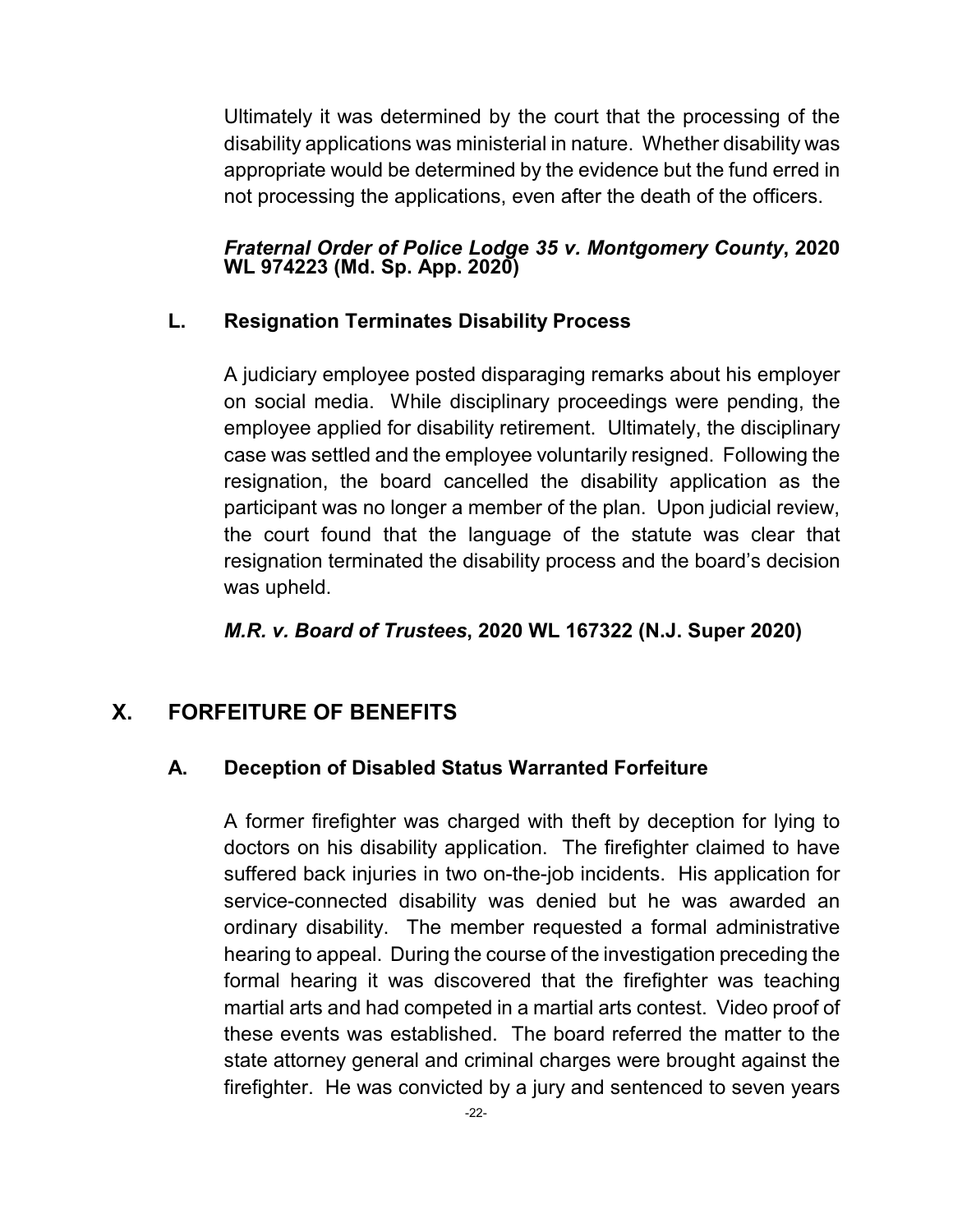in prison and ordered to refund \$80,000 in benefits received. On appeal the conviction was upheld based on what the court called ample proof of his crime and also found that the board's referral of the matter for investigation did not result in a miscarriage of justice.

#### *State v. Streeter***, 2020 WL 3527154 (N.J. Super).**

#### **B. Racial Epithets on the Job Warrants Forfeiture**

A New Jersey school teacher used racial epithets against fellow employees on several occasions. The school board determined that the comments were intentional and made in anger. Disciplinary proceedings ensued but were ultimately settled. The settlement, however, specifically excluded any agreement on how the retirement board would address the misconduct in the context of a forfeiture. The retirement board conducted a hearing and examined the statutory factors which could lead to a partial or total forfeiture of benefits. Ultimately, the board settled on a 10% reduction in the retirement benefit which amounted to approximately \$260 per month. A reviewing administrative law judge found the penalty was not warranted and that the employee's service had been honorable taken as a whole. The board rejected the administrative law judge's recommendation based not only on the actual incidents, but the employee's untruthfulness in the ensuing investigation. On judicial review, the court found that the board's analysis was consistent with the governing law and that the penalty was commensurate with the offense. As a result, the court determined that deference to the board was appropriate and upheld the partial forfeiture.

### *Cook v. Board of Trustees***, 2020 WL 1866935 (N.J. Super 2020)**

### **C. California Appeals Court Upholds Constitutionality of Forfeiture Laws as a Civil Penalty**

In a pair of cases, two California appellate courts have upheld the validity of a forfeiture provision based on conviction for certain crimes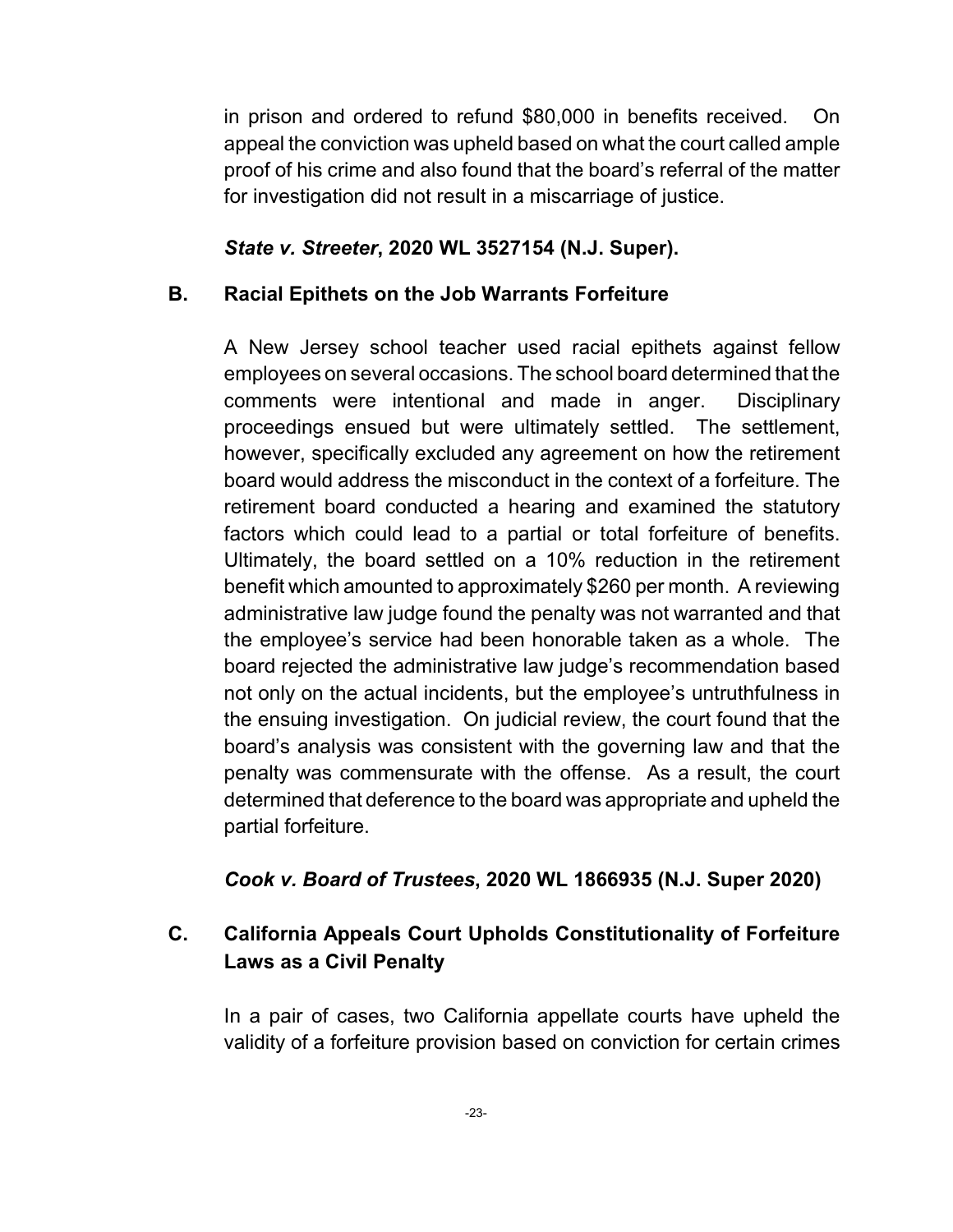added to California law in a major 2013 pension reform act. The courts rejected the claim that the law was an impermissible penalty or that it was an *ex post facto* punishment. Reduced to its essence, the courts adopted a long line of cases from other states (notably Florida, Oklahoma and New Jersey) which considered completion of public service under honorable circumstances as an inherent element of the pension contract. Employees who committed specified felonies had breached their obligations under the pension contract and the loss of benefits was a constitutional result. The jurisprudence in this area is new and the required level of due process has yet to be developed.

# *Wilmot v. Contra Costa County ERA***, 275 Cal. Rptr.3d 52 (Cal. App. 2021)**

*Hipsher v. Los Angeles County ERA,* **272 Cal. Rptr.3d 664 (Cal. App. 2020)**

# **XI. RETIREE HEALTH CARE ISSUES**

### **A. A Look Back**

- 1. Retiree Health Care has Received Considerably Different Protection Than Pensions.
- 2. A Stark Comparison.

In *Duncan v. Retired Public Employees of Alaska*, 71 P. 3d 882 (2003) retiree health insurance benefits were found to be covered by the state constitutional pensions clause.

But in *Studier v. Michigan Public School Employees Retirement Board,* 698 N.W.2d 350 (Mich. 2005), the Supreme Court of Michigan held that retiree health care benefits were not "accrued financial benefits" protected under the state constitution's pension clause.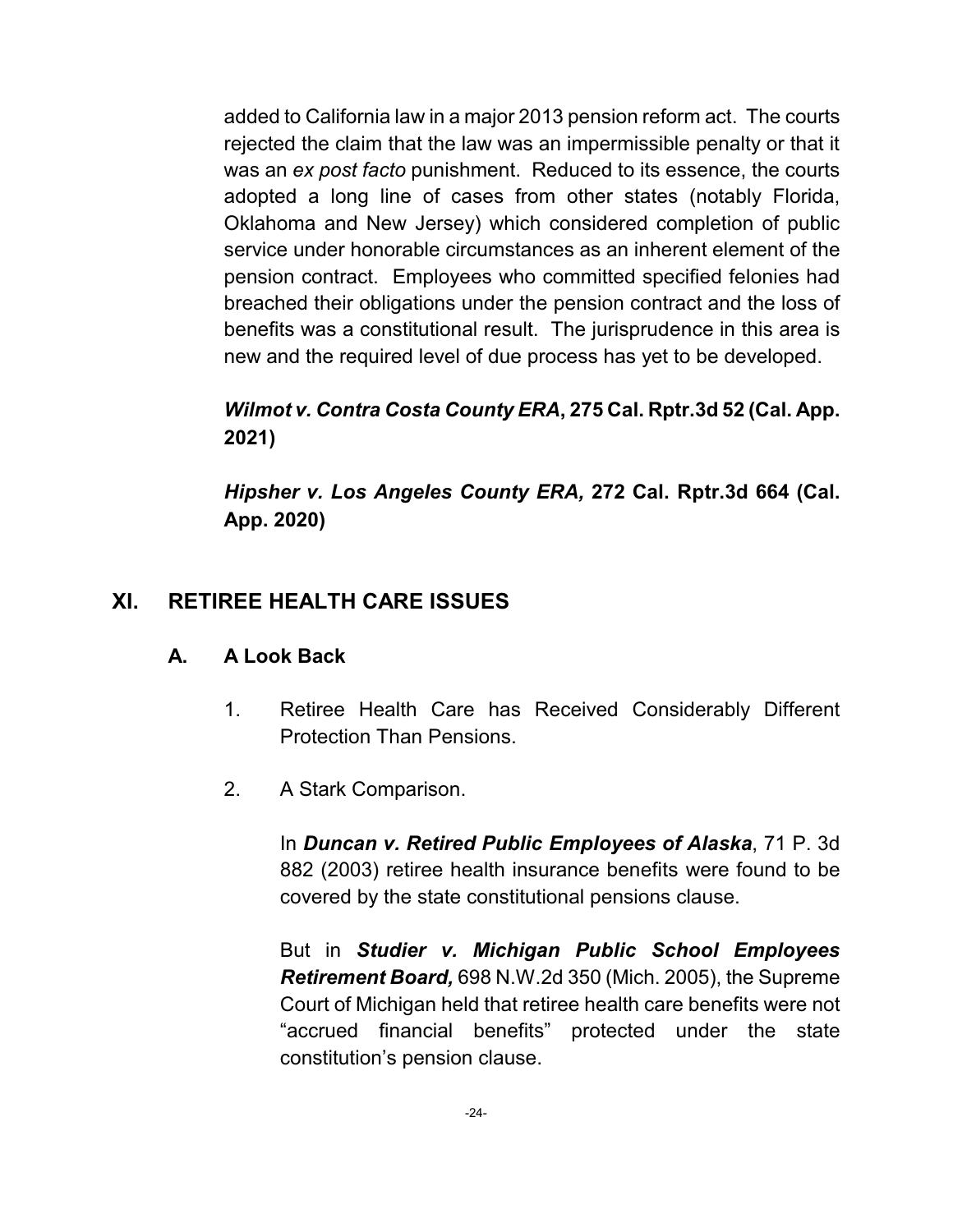#### **B. What Have the Federal Courts Said?**

1. Private Sector Retiree Health Care Is Not Guaranteed.

In *M & G Polymers v. Tackett*, 136 S.Ct. 926 (2015) the U.S. Supreme Court rejected the idea of federal common law guaranteeing contribution-free retiree health care absent an express provision in a collective bargaining agreement establishing the right. Otherwise, employers remain free to alter the program.

2. Public Employee Plans Turn on Both Contract and Constitutional Grounds.

In *Donohue v. Cuomo*, \_\_\_F3d\_\_\_, 2020 WL 6533252 (2d Cir. 11/6/2020) the largest civil service employees union sued over the state reduction in its contribution rate to retiree health insurance premiums for the first time in 29 years. The union claimed that under prior collective bargaining agreements, the retirees were entitled to a fixed percentage contribution and the changes constituted breach of contract and impairment of contract in violation of the U.S. Constitution. A series of trial courts ruled against the retirees. On appeal, the federal appeals court found that the plaintiffs had made out a case to find that the impairment was substantial and unexpected. The question then is whether the impairment was reasonable and necessary. If it was breach of contract, however, the question is whether the former CBAs vested rights in the retirees. Rather than decide the merits, however, the federal court certified two questions to New York's highest court, the Court of Appeals. The questions ask the New York Court to decide (1) whether under New York law a CBA vests insurance rights without an express specification that rights extend beyond the life of the CBA and (2) whether New York has the statutory authority to negate the vested right precluding a breach of contract claim.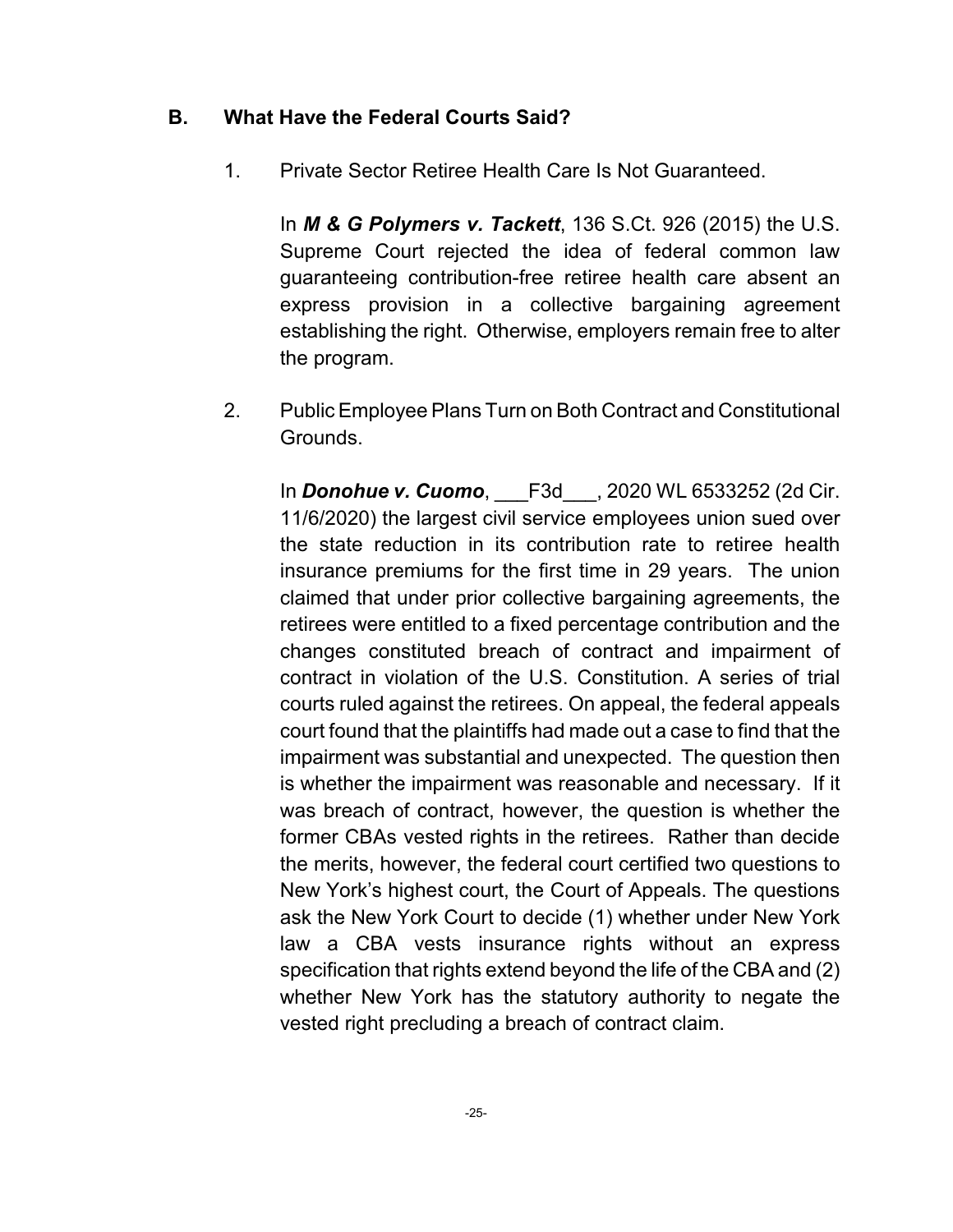The appeals court cited to *M & G Polymers* in formulating its questions. It also expressed the view that common law breach of contract claims will permit a court to avoid deciding a case on constitutional grounds.

3. State Courts Have Not Favored Retiree Rights.

In *City of Waycross v. Bennett*, S.E.2d , 2020 WL 5554167 (Ga. App. 9/17/2020) retired city employees sued after termination of health care benefits in effect on the day of retirement. While holding that vested pension benefits are protected against impairment, the absence of a vesting provision for health care enabled unilateral changes by the employer.

Even though the labor agreement contained a lifetime insurance benefit, the Rhode Island Supreme Court in *Hebert v. City of Woonsocket*, 213 A.3d 1065 (R.I. 2019) found that the state Fiscal Stability Act empowered the City to act unilaterally to alter those rights.

# **C. What Distinguishes the Cases That Succeed and Those That Don't?**

- 1. If the insurance is part of the retirement program, the benefit is more likely to be seen as a vested pension right.
- 2. State breach of contract claims have a higher rate of success than constitutional claims. Courts are generally reluctant to resolve cases on constitutional grounds. And, if a state court breach of contract remedy exists, federal courts will customarily refrain from taking jurisdiction and will send the case to state court.
- 3. If the benefit is created in a collective bargaining agreement, it is unlikely to confer retiree rights beyond the term of the agreement unless there is an express provision extending the retiree health care provisions - even then financially distressed employers may